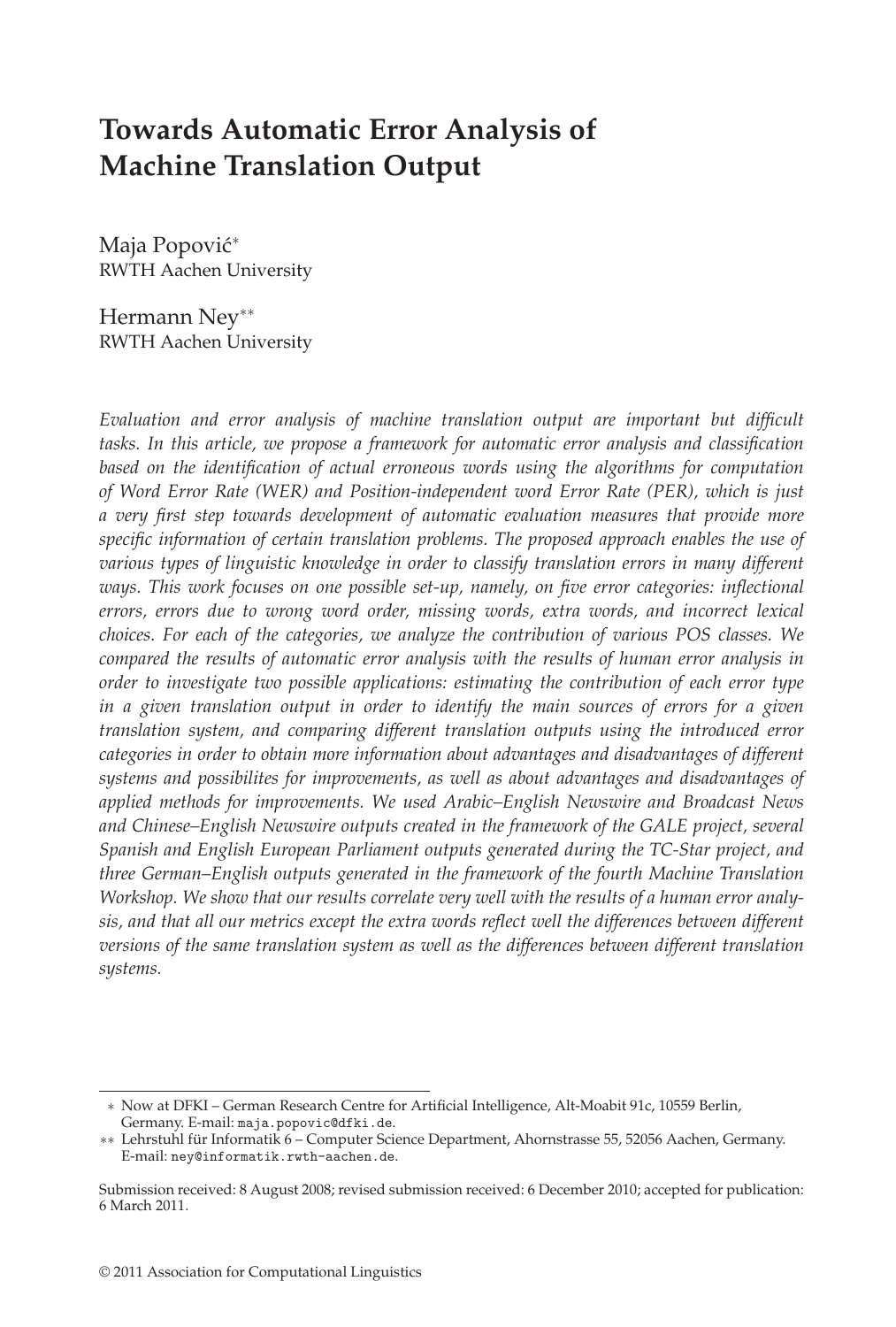# **1. Introduction**

The evaluation of machine translation output is an important and at the same time difficult task for the progress of the field. Because there is no unique reference translation for a text (as for example in speech recognition), automatic measures are hard to define. Human evaluation, although of course providing (at least in principle) the most reliable judgments, is costly and time consuming. A great deal of effort has been spent on finding measures that correlate well with human judgments when determining which one of a set of translation systems is the best (be it different versions of the same system in the development phase or a set of "competing" systems, as for example in a machine translation evaluation).

However, most of the work has been focused just on best–worst decisions, namely, finding a ranking between different machine translation systems. Although this is useful information and helps in the continuous improvement of machine translation (MT) systems, MT researches often would find it helpful to have additional information about their systems. What are the strengths of their systems? Where do they make errors? Does a particular modification improve some aspect of the system, although perhaps it does not improve the overall score in terms of one of the standard measures? Does a worseranked system outperform a best-ranked one in any aspect? Hardly any systematic work has been done in this direction and developers must resort to looking at the translation outputs in order to obtain an insight of the actual problems of their systems. A framework for human error analysis and error classification has been proposed by Vilar et al. (2006), but as every human evaluation, this is also a difficult and timeconsuming task.

This article presents a framework for automatic analysis and classification of errors in a machine translation output which is just a very first step in this direction. The basic idea is to extend the standard error rates using linguistic knowledge. The first step is the identification of the actual erroneous words using the algorithms for the calculation of Word Error Rate (WER) and Position-independent word Error Rate (PER). The extracted erroneous words can then be used in combination with different types of linguistic knowledge, such as base forms, Part-of-Speech (POS) tags, Name Entity (NE) tags, compound words, suffixes, prefixes, and so on, in order to obtain various details about the nature of actual errors, for example, error categories (e.g., morphological errors, reordering errors, missing words), contribution of different word classes (e.g., POS, NE), and so forth.

The focus of this work is the definition of the following error categories:

- inflectional errors
- $\bullet$ reordering errors
- $\bullet$ missing words
- extra words
- incorrect lexical choices

and the comparison of the results of automatic error analysis with those obtained by human error analysis for these categories. Each error category can be further classified according to POS tags (e.g., inflectional errors of verbs, missing pronouns). The translation outputs used for the comparison of human and automatic error analysis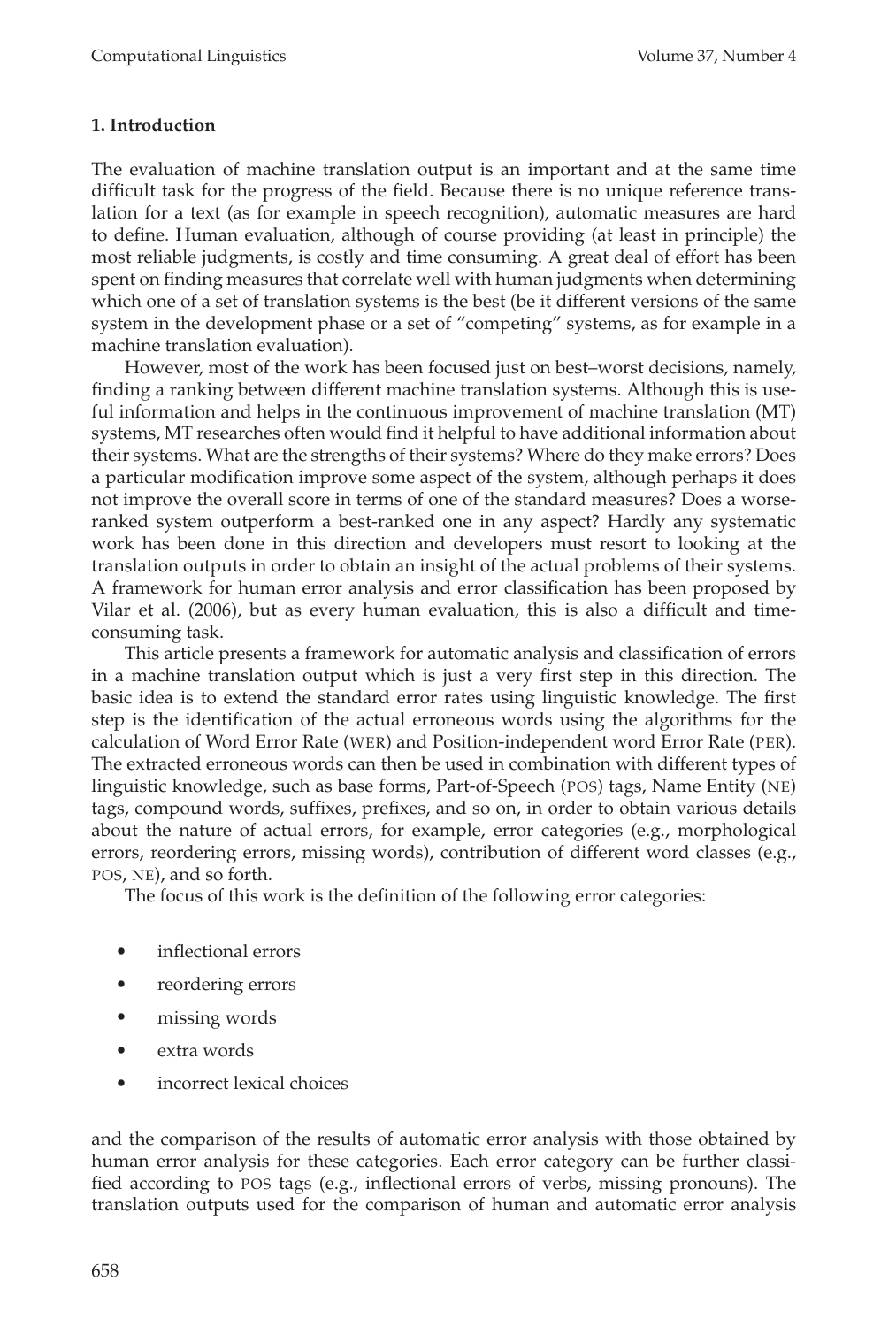were produced in the frameworks of the  $GALE<sup>1</sup>$  project, the  $TC-STAR<sup>2</sup>$  project, and the fourth Workshop on Statistical Machine Translation<sup>3</sup> (WMT09). The comparison with human error analysis is done considering two possible applications: estimating the contribution of each error category in a particular translation output, and comparing different translation outputs using these categories. In addition, we show how the new error measures can be used to get more information about the differences between translation systems trained on different source and target languages, between different training set-ups for a same phrase-based translation system, as well as between different translation systems.

### **1.1 Related Work**

A number of automatic evaluation measures for machine translation output have been investigated in recent years. The BLEU metric (Papineni et al. 2002) and the closely related NIST metric (Doddington 2002), along with WER and PER, have been widely used by many machine translation researchers. The Translation Edit Rate (TER) (Snover et al. 2006) and the CDER measure (Leusch, Ueffing, and Ney 2006) are based on the edit distance (WER) but allow reordering of blocks. TER uses an edit distance with additional costs for shifts of word sequences. The CDER measure drops certain constraints for the hypothesis: Only the words in the reference have to be covered exactly once, whereas those in the hypothesis can be covered zero, one, or multiple times. Preprocessing and normalization methods for improving the evaluation using the standard measures WER, PER, BLEU, and NIST are investigated by Leusch et al. (2005). The same set of measures is examined by Matusov et al. (2005) in combination with automatic sentence segmentation in order to enable evaluation of translation output without sentence boundaries (e.g., translation of speech recognition output). The METEOR metric (Banerjee and Lavie 2005) first counts the number of exact word matches between the output and the reference. In a second step, unmatched words are converted into stems or synonyms and then matched. A method that uses the concept of maximum matching string (MMS) is presented by Turian, Shen, and Melamed  $(2003)$ . IQ  $(Giménez and Amigó 2006)$  is a framework for automatic evaluation in which evaluation metrics can be combined. Nevertheless, none of these measures or extensions takes into account any details about actual translation errors, for example, what the contribution of verbs is in the overall error rate, how many full forms are wrong although their base forms are correct, or how many words are missing. A framework for human error analysis and error classification has been proposed by Vilar et al. (2006), where a classification scheme (Llitjós, Carbonell, and Lavie 2005) is presented together with a detailed analysis of the obtained results.

Automatic error analysis is still a rather unexplored area. A method for automatic identification of patterns in translation output using POS sequences is proposed by Lopez and Resnik (2005) in order to see how well a translation system is capable of capturing systematic reordering patterns. Using relative differences between WER and PER for three POS classes (nouns, adjectives, and verbs) is proposed by Popović et al. (2006) for the estimation of inflectional and reordering errors. Semi-automatic error analysis (Kirchhoff et al. 2007) is carried out in order to identify problematic

<sup>1</sup> GALE — Global Autonomous Language Exploitation. http://www.arpa.mil/ipto/programs/gale/ index.htm.

<sup>2</sup> TC-STAR — Technology and Corpora for Speech to Speech Translation. http://www.tc-star.org/.

<sup>3</sup> EACL 09 Fourth Workshop on Statistical Machine Translation. http://www.statmt.org/wmt09/.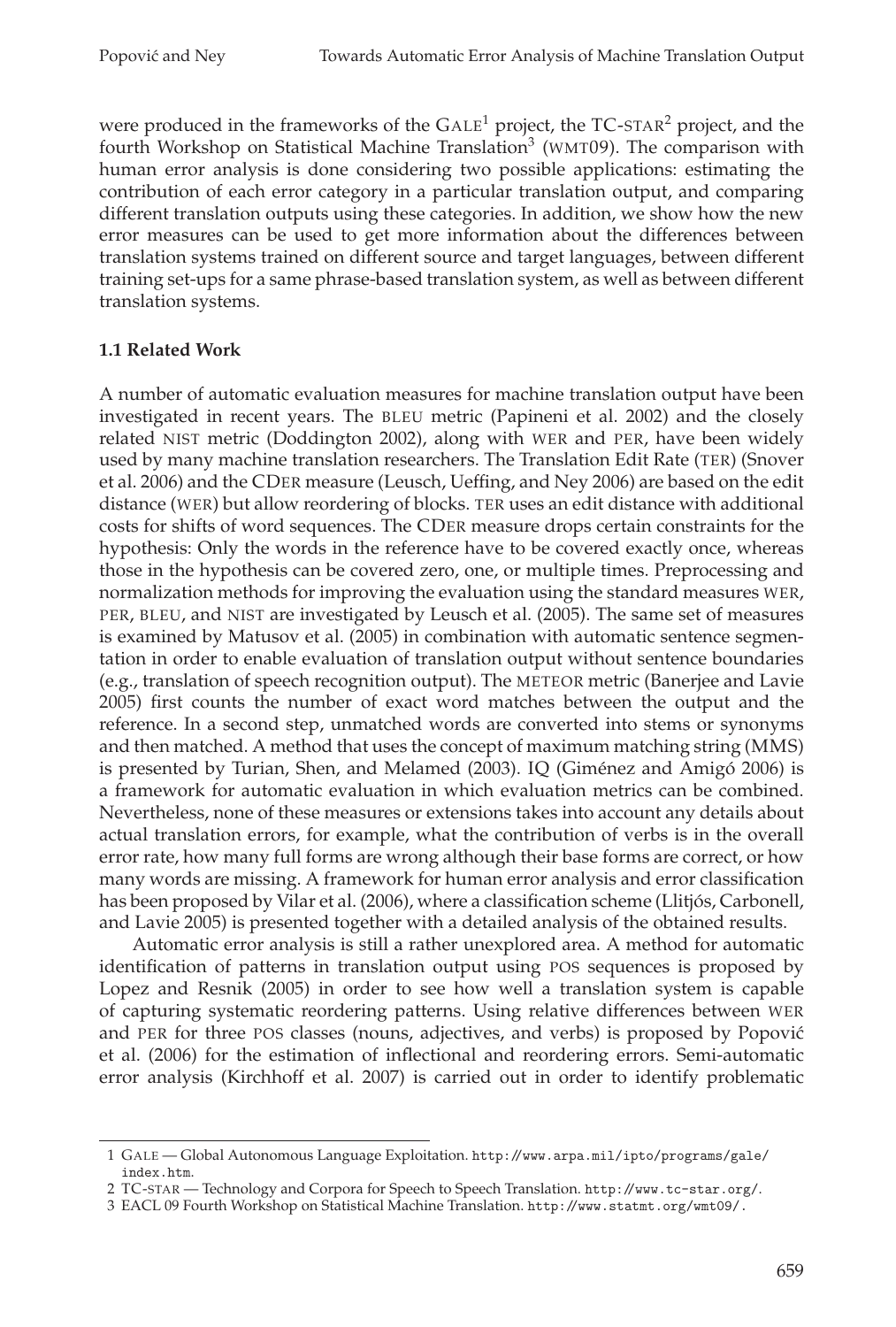characteristics of source documents such as genre, domain, language, and so on. Zhou et al. (2008) propose a diagnostic evaluation of linguistic check-points obtained automatically by aligning parsed source and target sentences. For each check-point, the number of matched *n*-grams of the references is then calculated. Linguistically based reordering along with the syntax-based evaluation of reordering patterns is described in Xiong et al. (2010).

In this work, we propose a novel framework for automatic error analysis of machine translation output based on WER and PER, and systematically investigate a set of possible methods to carry out an error analysis at the word level.

### **2. A Framework for Automatic Error Analysis**

The basic idea for automatic error analysis described in this work is to take into account details from the WER (edit distance) and PER algorithms, namely, to identify all erroneous words which are actually contributing to the error rate, and then to combine these words with different types of linguistic knowledge. The general procedure for automatic error analysis and classification is shown in Figure 1. An overview of the standard error rates WER and PER is given in Section 2.1, and methods for extracting actual errors are described in the following sections.

In this article, we carried out the error analysis at the word level and we used base forms of the words and POS tags as linguistic knowledge. However, the analysis described in this work is just a first step towards automatic error analysis and presents only one of many possibilities—this framework enables the integration of various knowledge sources such as deeper lingustic knowledge, the introduction of source words (possibly with additional linguistic information) if appropriate alignment information is available, and so forth. Investigation at the word group/phrase level instead of only at the word level is possible as well. The error analysis presented in this



#### **Figure 1**

General procedure for automatic error analysis based on the standard word error rates and linguistic information.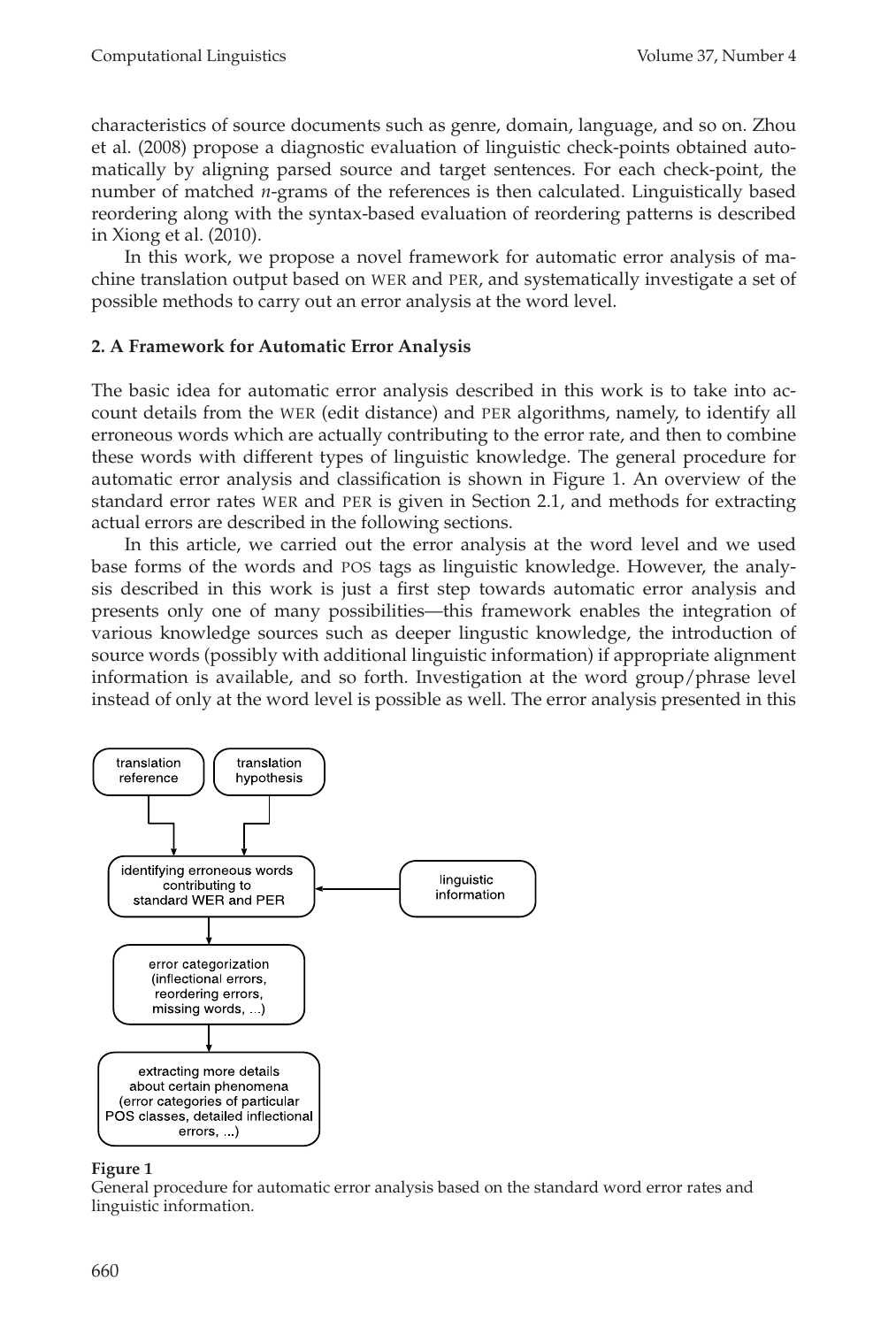work is language-independent—nevertheless, availability of base forms and POS tags for the particular target language is a requisite.

#### **2.1 Standard Word Error Rates (Overview)**

The standard procedure for evaluating machine translation output is done by comparing the hypothesis document *hyp* with the given reference document *ref*, each one consisting of *K* sentences (or segments). The reference document *ref* consists of  $N_R \geq 1$ reference translations of the source text.  $N_R = 1$  stands for the case when only a single reference translation is available, and  $N_R > 1$  denotes the case of multiple references. Let the length of the hypothesis sentence  $hyp_k$  be denoted as  $N_{hyp_k}$ , and the length of each reference sentence  $N_{ref_{k,r}}$ . Then, the total hypothesis length of the document is  $N_{hyp} = \sum_k N_{hyp_k}$  and the total reference length is  $N_{ref} = \sum_k N^*_{ref_k}$ , where  $N^*_{ref_k}$  is defined as the length of the reference sentence with the lowest sentence-level error rate as shown to be optimal with respect to the correlation with the human evaluation score's adequacy and fluency (Leusch et al. 2005). The overall error rate is then obtained by normalizing the total number of errors over the total reference length.

The word error rate (WER) is based on the Levenshtein distance (Levenshtein 1966)—the minimum number of substitutions, deletions, and insertions that have to be performed to convert the generated text *hyp* into the reference text *ref*. A shortcoming of the WER is the fact that it does not allow reorderings of words, although the word order of the hypothesis can be different from the word order of the reference even though it is a correct translation. The position-independent word error rate (PER) is also based on substitutions, deletions, and insertions but without taking the word order into account. The PER is always lower than or equal to the WER. On the other hand, a shortcoming of the PER is the fact that it does not penalize a wrong word order.

**Calculation of WER:** The WER of the hypothesis *hyp* with respect to the reference *ref* is calculated as

$$
WER = \frac{1}{N_{ref}} \sum_{k=1}^{K} \min_{r} \left\{ d_{L}(ref_{k,r}, hyp_{k}) \right\}
$$
 (1)

where  $d_L(ref_{k,r}, hyp_k)$  is the Levenshtein distance between the reference sentence  $ref_{k,r}$ and the hypothesis sentence  $hyp_k$ . The calculation is performed using a dynamic programming algorithm.

**Calculation of PER:** Define *n*(*w*,*setw*) as the number of occurrences of a word *w* in a multi-set of words *setw*. The PER can be calculated using the counts  $n(e, hyp_k)$  and  $n(e, ref_{k,r})$  of a word *e* in the hypothesis sentence  $hyp_k$  and the reference sentence  $ref_{k,r}$ respectively:

$$
PER = \frac{1}{N_{ref}} \sum_{k=1}^{K} \min_{r} \left\{ d_{PER}(ref_{k,r}, hyp_k) \right\}
$$
 (2)

where

$$
d_{\text{PER}}(\text{ref}_{k,r}, hyp_k) = \frac{1}{2} \bigg( |N_{\text{ref}_{k,r}} - N_{hyp_k}| + \sum_{e} |n(e, \text{ref}_{k,r}) - n(e, hyp_k)| \bigg) \tag{3}
$$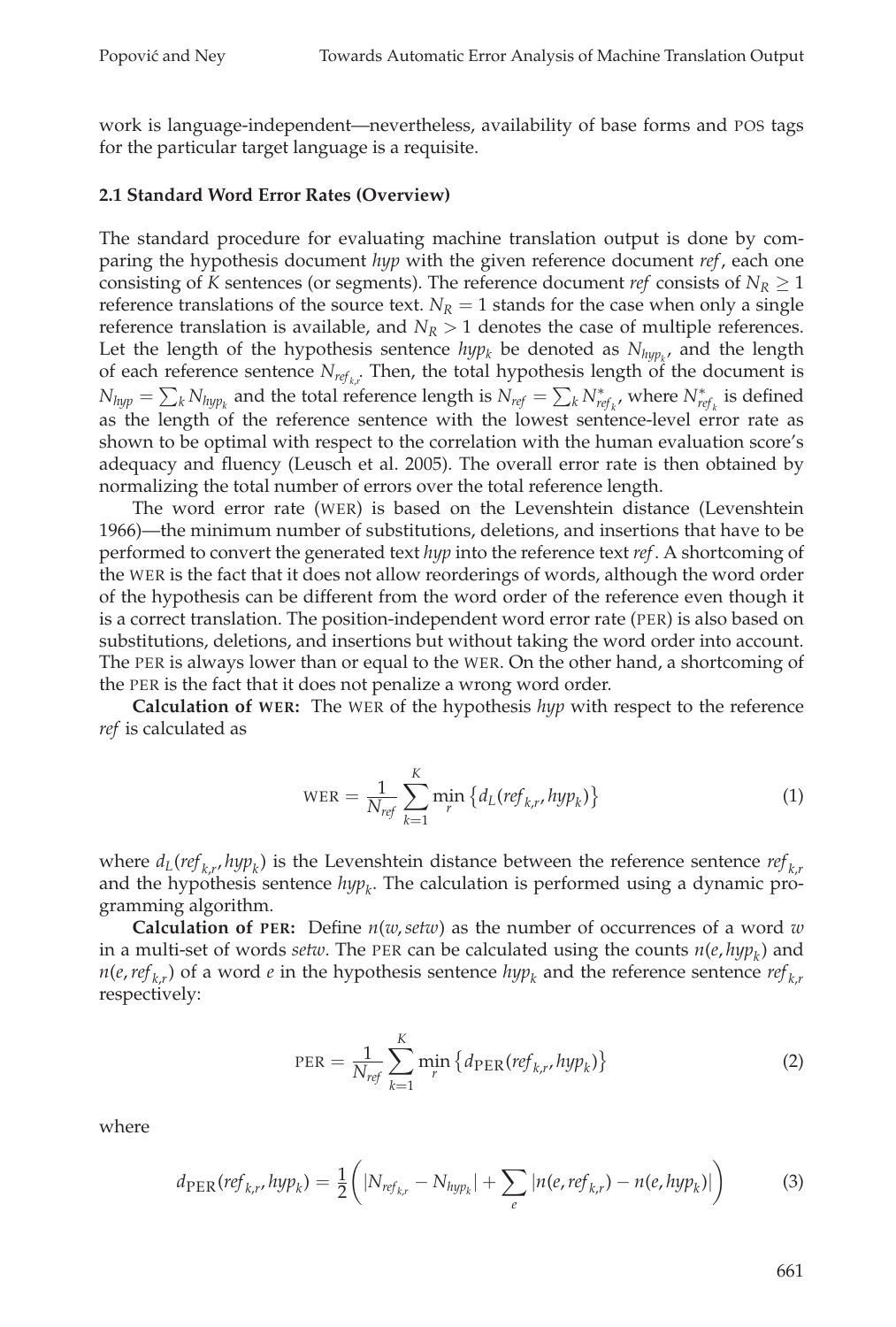# **2.2 Identification of WER Errors**

The dynamic programming algorithm for WER enables a simple and straightforward identification of each erroneous word which actually contributes to WER. An example of a reference sentence and hypothesis sentence along with the corresponding Levenshtein alignment and the actual words participating in WER is shown in Table 1. The reference words involved in WER are denoted as reference errors, and hypothesis errors refer to the hypothesis words participating in WER.

Table 2 presents an example of introducing linguistic knowledge in the form of base forms and POS tags. This allows us to compute the contribution of each POS class p to the overall WER, that is,  $WER(p)$ . If  $werr_k$  is the multi-set of erroneous words in sentence *k* according to alignment links to the best reference and p is a POS class, then  $N(\text{WER}(p)) = \sum_{e \in p} n(e, \text{werr}_k)$  is the number of WER errors in  $\text{werr}_k$  produced by words belonging to the POS class p. For the substitution and the deletion errors, POS tags of

#### **Table 1**

Example for illustration of actual errors: (a) a reference sentence and a corresponding hypothesis sentence; (b) a corresponding Levenshtein alignment; (c) actual words which participate in the word error rate.

|                           | (a) Reference and hypothesis example                                      |                                                                    |  |
|---------------------------|---------------------------------------------------------------------------|--------------------------------------------------------------------|--|
| reference:                |                                                                           | hypothesis:                                                        |  |
|                           | Mister Commissioner, twenty-four<br>hours sometimes can be too much time. | Mrs Commissioner, sometimes<br>twenty-four hours is too much time. |  |
| (b) Levenshtein alignment |                                                                           |                                                                    |  |
| ref:                      | hyp:                                                                      |                                                                    |  |
| Mister<br>Commissioner    | Mrs<br>Commissioner                                                       |                                                                    |  |

| $\prime$    | $\prime$<br>sometimes |  |  |
|-------------|-----------------------|--|--|
| twenty-four | twenty-four           |  |  |
| hours       | hours                 |  |  |
| sometimes   | is                    |  |  |
| can         |                       |  |  |
| be          |                       |  |  |
| too         | too                   |  |  |
| much        | much                  |  |  |
| time        | time                  |  |  |
| $\bullet$   | ٠                     |  |  |

#### (c) WER errors

|           | reference errors hypothesis errors | error type   |
|-----------|------------------------------------|--------------|
| Mister    | Mrs                                | substitution |
|           | sometimes                          | insertion    |
| sometimes | 1S                                 | substitution |
| can       |                                    | deletion     |
| be        |                                    | deletion     |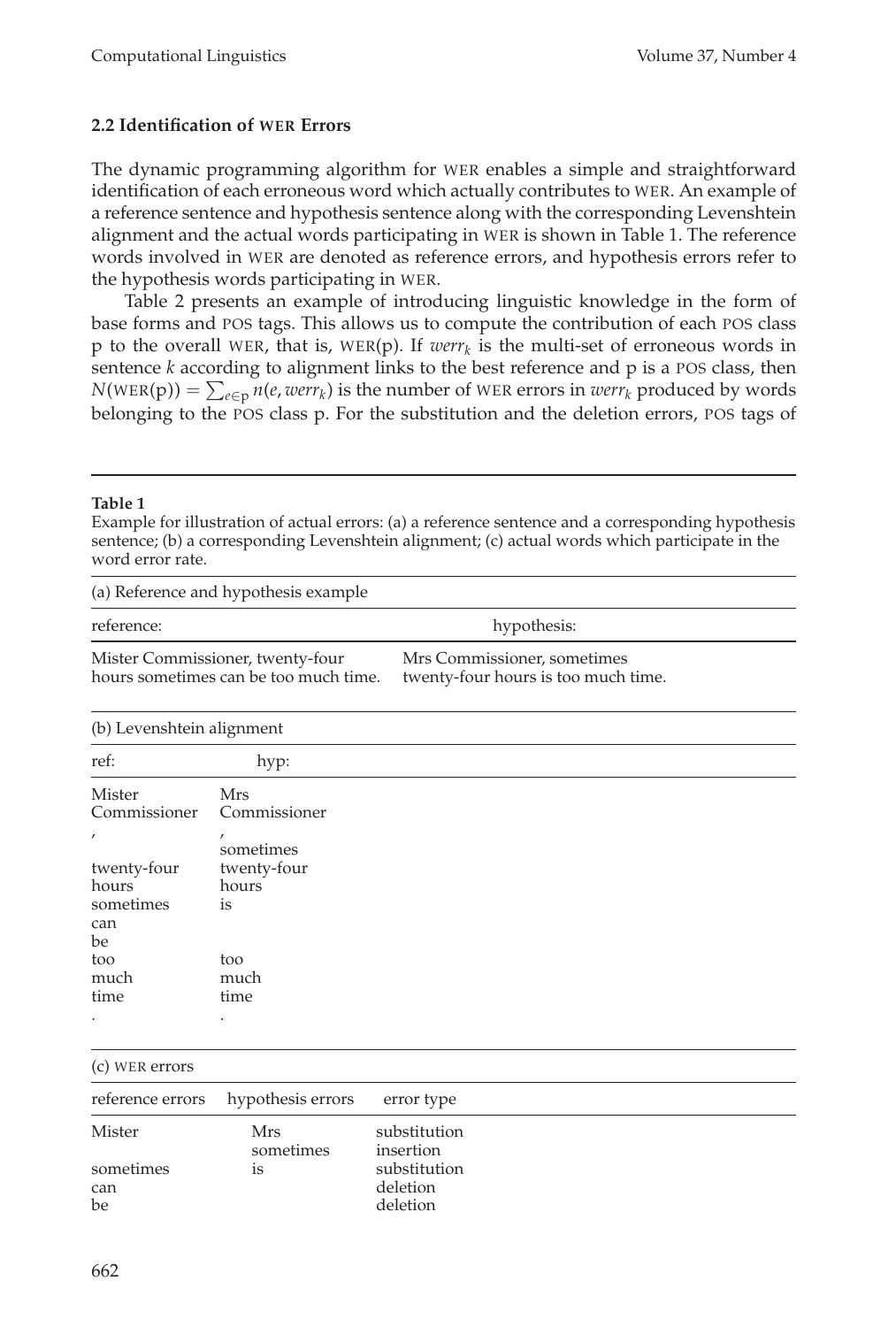WER errors and linguistic knowledge: Actual words which participate in the word error rate with their corresponding base forms and POS classes.

| reference errors                                       | hypothesis errors                    | error type                           |
|--------------------------------------------------------|--------------------------------------|--------------------------------------|
| Mister#Mister#N                                        | Mrs#Mrs#N<br>sometimes#sometimes#ADV | substitution<br>insertion            |
| sometimes#sometimes#ADV<br>$can \# can \#V$<br>be#be#V | is#be#V                              | substitution<br>deletion<br>deletion |

the reference words are used, and for the insertion errors, POS classes of the hypothesis words are used. The WER for the word class p can be calculated as the standard WER by normalizing the number of errors over the total reference length:

$$
WER(p) = \frac{1}{N_{ref}} \sum_{k=1}^{K} \sum_{e \in p} n(e, \text{werr}_k)
$$
\n(4)

Standard WER of the whole sentence is equal to  $5/12 = 41.7$ %. The contribution of nouns is  $WER(N) = 1/12 = 8.3\%$ , of verbs is  $WER(V) = 2/12 = 16.7\%$ , and of adverbs is  $WER(ADV) = 2/12 = 16.7\%$ .

#### **2.3 Identification of PER Errors**

In contrast to WER, the standard efficient algorithms for the calculation of PER do not give precise information about contributing words. However, it is possible to identify all words in the hypothesis which do not have a counterpart in the reference, and vice versa. These words will be referred to as PER errors.

An illustration of PER errors is given in Table 3. The number of errors contributing to the standard PER according to Equation (3) is 3—there are two substitutions and one deletion. The problem with standard PER is that it is not possible to detect which words are deletion errors, which are insertion errors, and which words are substitution errors. Therefore we introduce alternative PER-based measures which correspond to the precision, recall, and F-measure. Let  $herr_k$  refer to the multi-set of words in the hypothesis sentence *k* which do not appear in the reference sentence *k* (referred to as **hypothesis errors**). Analogously, let *rerrk* denote the multi-set of words in the reference

| Table 3   |                                                                                                                                     |  |
|-----------|-------------------------------------------------------------------------------------------------------------------------------------|--|
|           | PER errors: Actual words that participate in the position-independent word error rate.<br>reference errors hypothesis errors<br>Mrs |  |
| Mister    |                                                                                                                                     |  |
| can<br>he | 1S                                                                                                                                  |  |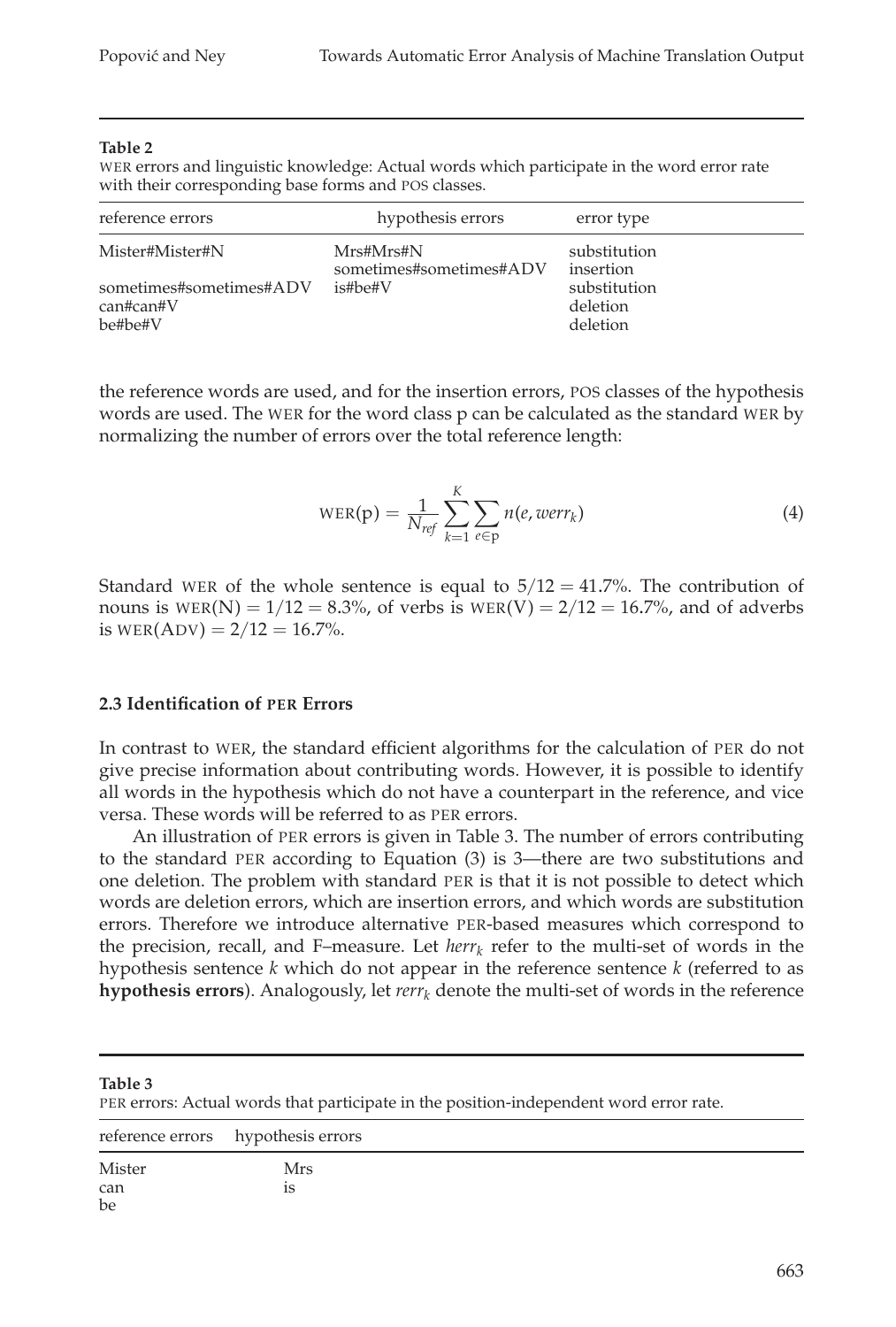Computational Linguistics Volume 37, Number 4

sentence *k* which do not appear in the hypothesis sentence *k* (referred to as **reference errors**). Then the following measures can be calculated:

recall-based (reference) PER (RPER):

$$
RPER = \frac{1}{N_{ref}} \sum_{k=1}^{K} \sum_{e} n(e, rerr_k)
$$
 (5)

precision-based (hypothesis) PER (HPER):

$$
HPER = \frac{1}{N_{hyp}} \sum_{k=1}^{K} \sum_{e} n(e, herr_k)
$$
 (6)

-F-based PER (FPER):

$$
\text{FPER} = \frac{1}{N_{ref} + N_{hyp}} \cdot \sum_{k=1}^{K} \sum_{e} \left( n(e, rerr_k) + n(e, herr_k) \right) \tag{7}
$$

 $\sum_{e} n(e, herr_k)$  is 2 and the number of reference errors  $\sum_{e} n(e, rerr_k)$  is 3. The number of er-For the example sentence presented in Table 1, the number of hypothesis errors rors contributing to the standard PER is 3 according to Equation (3), since  $|N_{ref} - N_{hup}| =$ 1 and  $\sum_{e} |n(e, ref_k) - n(e, hyp_k)| = 5$ . The standard PER is normalized over the reference length  $N_{ref} = 12$ , thus being equal to 25%. The RPER considers only the reference errors, RPER  $= 3/12 = 25\%$ , and HPER only the hypothesis errors, HPER  $= 2/11 = 18.2\%$ . The FPER is the sum of hypothesis and reference errors divided by the sum of hypothesis and reference length: FPER =  $(2 + 3)/(11 + 12) = 5/23 = 21.7%$ .

The contribution of nouns in the reference translation is  $RPER(N) = 1/12 = 8.3\%$ , in the hypothesis is  $HPER(N) = 1/11 = 9.1\%$ , and together  $FPER(N) = 2/23 = 8.7\%$ . The contribution of verbs in the reference is  $RPER(V) = 2/12 = 16.7\%$ , in the hypothesis is  $HPER(V) = 1/11 = 9.1\%$ , and together  $FPER(V) = 3/23 = 13\%$ .

It should be noted that only the links between raw words are considered both for WER as well as for RPER and HPER calculation; POS tags are added afterwards as an additional knowledge. Exact distribution of errors over POS classes depends on the exact implementation of the WER and the RPER and HPER algorithms. For example, if *light#A* and *light#N* occur in the reference and *light#V* occurs in the hypothesis, there are two possibilities: either *light#A* is linked to *light#V* and *light#N* is a missing word, or *light#N* is linked to *light#V* so that *light#A* is a missing word.

#### **3. Methods for Automatic Error Analysis and Classification**

The error details described in Section 2.2 and Section 2.3 can be combined with different types of linguistic knowledge in different ways. Examples with the base forms and POS tags as linguistic knowledge are presented in Tables 2 and 4. The described error rates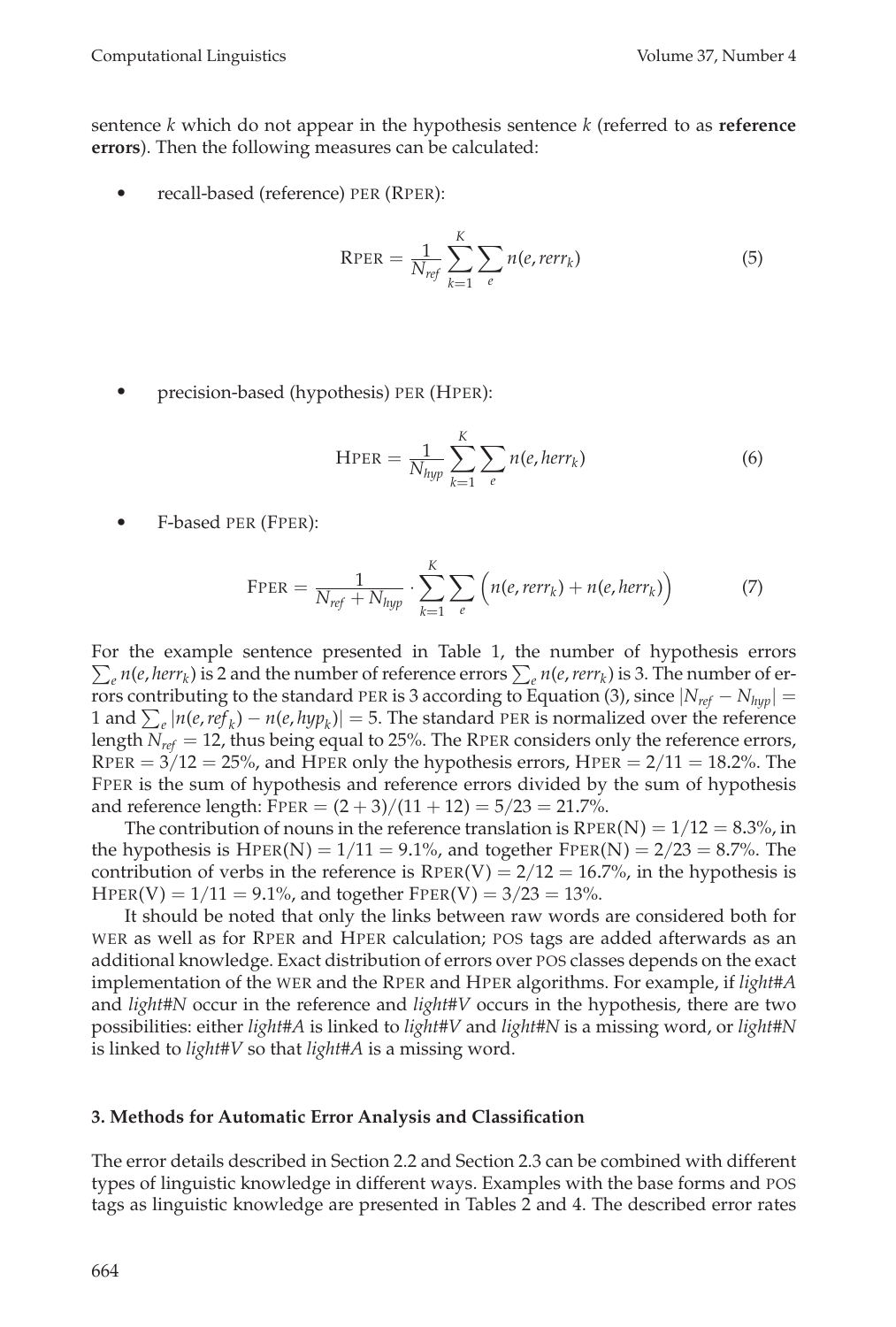PER errors and linguistic knowledge: Actual words that participate in the position-independent word error rate and their corresponding base forms and POS classes.

| reference errors                        | hypothesis errors    |  |
|-----------------------------------------|----------------------|--|
| Mister#Mister#N<br>can#can#V<br>be#be#V | Mrs#Mrs#N<br>is#be#V |  |

of particular POS classes give more details than the overall standard error rates and can be used for error analysis to some extent. However, for more precise information about certain phenomena some kind of further analysis is required. In this work, we examine the following error categories:

- inflectional errors — using RPER or HPER errors and base forms;
- reordering errors — using WER and RPER or HPER errors;
- $\bullet$ missing words — using WER and RPER errors with base forms;
- $\bullet$ extra words — using WER and HPER errors with base forms;
- $\bullet$  incorrect lexical choice — errors which belong neither to inflectional errors nor to missing or extra words.

Furthermore, the contribution of various POS classes for the described error categories is estimated.

It should be noted that the base forms and POS tags are needed both for the reference(s) and for the hypothesis. The performance of morpho-syntactic analysis is slightly lower on the hypothesis, but this does not seem to influence the performance of the error analysis tools. We choose to use reference words for all cases where it can be chosen between the reference and the hypothesis, however. Nevertheless, it would be interesting to investigate the use of hypothesis words in future experiments and compare the results.

### **3.1 Inflectional Errors**

An inflectional error occurs if the base form of the generated word is correct but the full form is wrong. Inflectional errors can be estimated using RPER errors and base forms in the following way: From each reference–hypothesis sentence pair, only erroneous words which have common base forms are taken into account:

$$
N(infl) = \sum_{k=1}^{K} \sum_{e} n(e, rerr_k) - \sum_{k=1}^{K} \sum_{eb} n(eb, rberr_k)
$$
\n(8)

where *eb* denotes the base form of the word *e* and *rberr<sub>k</sub>* stands for the multi-set of base form errors in the reference. The number of words with erroneous base forms (representing a multi-set of non–inflectional errors) is subtracted from the number of total errors. For example, from the PER errors presented in Table 3, the word *is* will be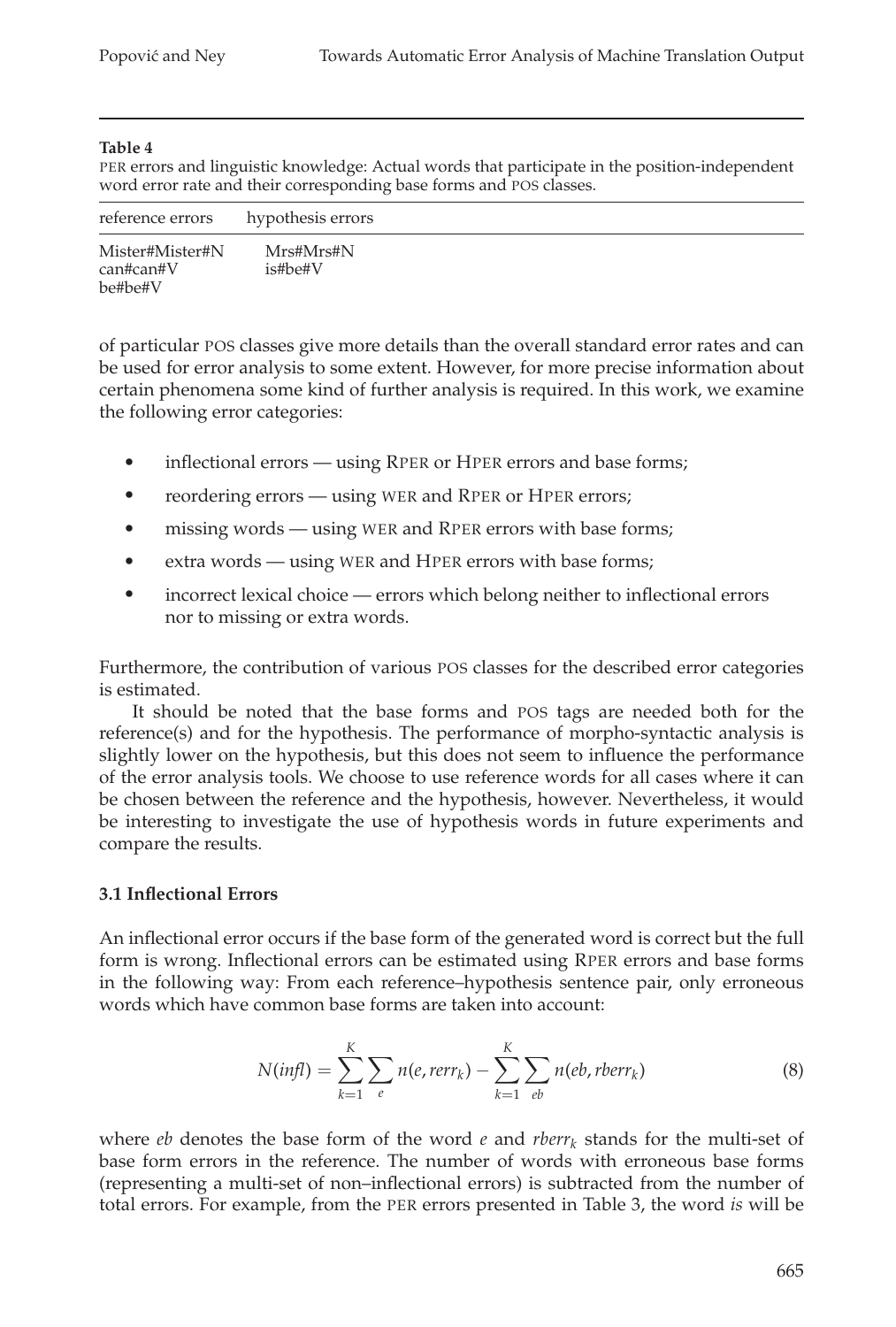detected as an inflectional error because it shares the same base form with the reference error *be*.

An analogous definition is possible using HPER errors and base forms; as explained at the beginning of this section, however, we choose to use the reference words because the results of the morpho-syntactic analysis are slightly more reliable for the references than for the hypotheses.

# **3.2 Reordering Errors**

Differences of word order in the hypothesis with respect to the reference are taken into account only by WER and not by PER. Therefore, a word which occurs both in the reference and in the hypothesis but is marked as a WER error is considered as a reordering error. The contribution of reference reordering errors can be estimated in the following way:

$$
N(reord) = \sum_{k=1}^{K} \sum_{e} \left( n(e, suberr_k) + n(e, delerr_k) - n(e, rerr_k) \right)
$$
(9)

where *suberr<sub>k</sub>* represents the multi-set of WER substitution errors, *delerr<sub>k</sub>* the multi-set of WER deletion errors, and *rerr<sub>k</sub>* the multi-set of RPER errors. A definition using HPER errors with substitutions and insertions is also possible; this work, however, is focused on the reference errors. For the example in Table 1, the word *sometimes* is identified as a reordering error.

### **3.3 Missing Words**

Missing words can be identified using the WER and PER errors in the following way: The words considered as missing are those which occur as deletions in WER errors and at the same time occur only as reference PER errors without sharing the base form with any hypothesis error, that is, as a non–inflectional RPER error:

$$
N(miss) = \sum_{k=1}^{K} \sum_{eb \in rberr_k} n(e, delerr_k)
$$
 (10)

The multi-set of deletion WER errors is defined as  $deler<sub>k</sub>$ , and  $rber<sub>k</sub>$  stands for the multi-set of base form RPER errors. The use of both WER and RPER errors is much more reliable than using only the WER deletion errors because not all deletion errors are produced by missing words—a number of WER deletions appear due to reordering errors. The information about the base form is used in order to eliminate inflectional errors. For the example in Table 1, the word *can* will be identified as missing.

# **3.4 Extra Words**

Analogously to missing words, extra words are also detected from the WER and PER errors: The words considered as extra are those that occur as insertions in WER errors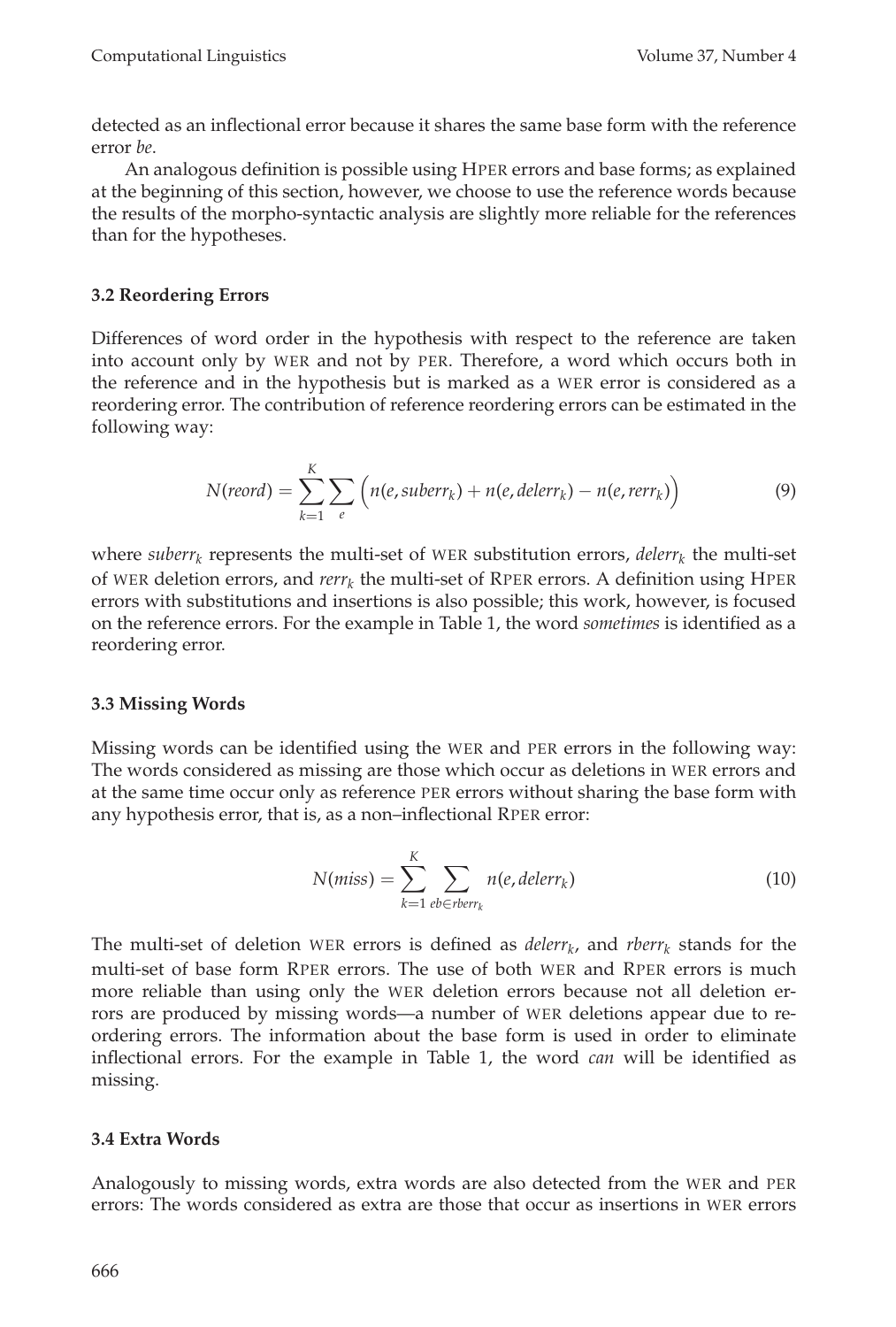and at the same time occur only as hypothesis PER errors without sharing the base form with any reference error:

$$
N(extra) = \sum_{k=1}^{K} \sum_{eb \in hberry_k} n(e, insert_k)
$$
\n(11)

where *inserr<sub>k</sub>* is the multi-set of insertion WER errors and *hberr<sub>k</sub>* is the multi-set of base form HPER errors. In the example in Table 1 none of the words will be classified as an extra word.

## **3.5 Incorrect Lexical Choice**

The erroneous words in the reference translation that are classified neither as inflectional errors nor as missing words are considered as incorrect lexical choice:

$$
N(lex) = \sum_{k=1}^{K} \sum_{eb} n(eb, rberr_k) - N(miss)
$$
 (12)

As in the case of the inflectional and reordering errors, a definition using hypothesis errors and extra words is also possible, but in this work we choose to use reference errors. In the example in Table 1, the word *Mister* in the reference (or the word *Mrs* in the hypothesis) is considered as an incorrect lexical choice.

# **4. Comparison with Human Error Analysis**

In order to compare the results of the proposed automatic error analysis with human error analysis, the methods described in the previous sections are applied on several translation outputs with the available results of human error analysis. These translation outputs were produced in the framework of the GALE project, the TC-STAR project, and the shared task of the fourth Statistical Machine Translation Workshop (WMT09).

The two main goals of the comparison with the human evaluation are:

- $\bullet$  to examine the distribution of errors over the categories, that is, how well the automatic methods are capable of capturing differences between error categories and determining which of those are particularly problematic for a given translation system;
- $\bullet$  to examine the differences between the numbers of errors in each category for different translation outputs, that is, how well the automatic methods are capable of capturing differences between systems.

# **4.1 Human Error Analysis**

Human error analysis and classification is a time-consuming and difficult task, and it can be done in various ways. For example, in order to find errors in a translation output it can be useful to have one or more reference translations. There are often several correct translations of a given source sentence, however, and some of them might not correspond to the reference translations, which poses difficulties for evaluation and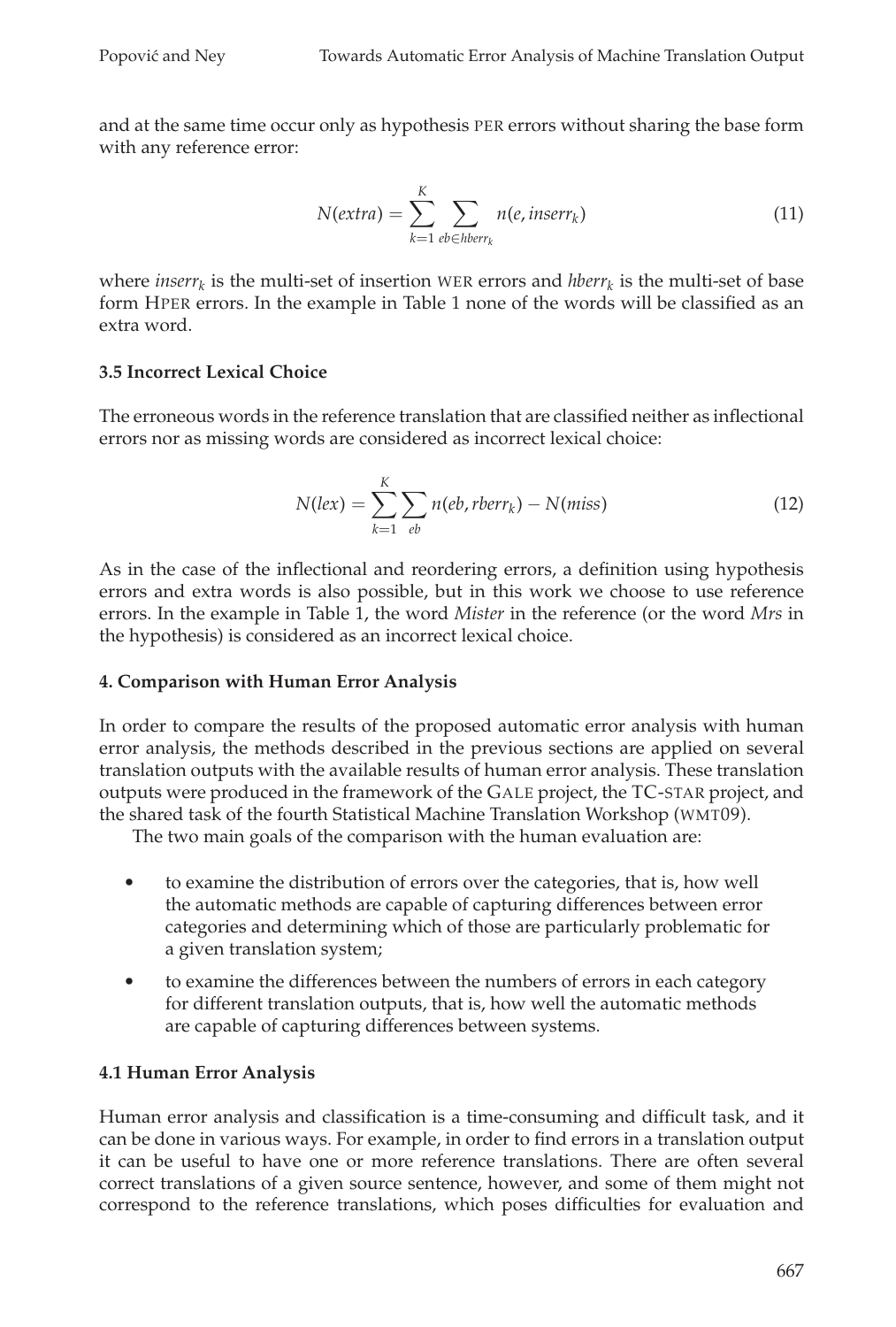error analysis. The errors can be counted by doing a direct strict comparison between the references and the translation outputs, which is then very similar to automatic error analysis. But much more flexibility can be allowed: substitution of words and expressions by synonyms, syntactically correct different word order, and so on, which is a more natural way. It is also possible to use the references only for the semantic aspect, namely, to look only whether the main meaning is preserved. It is even possible not to use a reference translation at all, but compare the translation output with the source text. There are also other aspects that may differ between human evaluations, for example, counting each problematic word as an error or counting groups of words as one error, and so forth. Furthermore, the human error classification is definitely not unambigous—often it is not easy to determine in which particular error category some error exactly belongs, sometimes one word can be assigned to more than one category, and variations between different human evaluators are possible. For error categories described in previous sections, especially difficult is disambiguating between incorrect lexical choice and missing words or extra words. For example, if the translation output is *the day before yesterday* and translation reference is *yesterday*, it could be considered as a group of incorrectly translated words, but also as a group of extra words. Similarly, there are several possible interpretations of errors if *the one who will come* is translated as *which comes*.

In this work, three types of human error analysis are used:

- a strict one, comparing the output with a given reference (similar to the automatic error analysis) (Table 5 );
- $\bullet$  a flexible one, where syntactically correct differences in word order, substitutions by synonyms, and correct alternative expressions are not considered as errors; less strict than the previous method (Table 5);
- a free one, where the reference is taken into account only from the semantic point of view (Vilar et al. 2006); less strict than the previous two methods.

The results of both human and automatic error analysis for all analyzed texts are presented in the following sections. In addition, the Pearson (*r*) and Spearman rank (ρ) correlation coefficients between human and automatic results are calculated. Both coefficients assess how well a monotonic function describes the relationship between two variables: The Pearson correlation assumes a linear relationship between the variables, and the Spearman correlation takes only rank into account. Thus Spearman's

#### **Table 5**

| Examples of two variants of human error analysis, a strict and a flexible one; the marked errors   |  |  |  |
|----------------------------------------------------------------------------------------------------|--|--|--|
| are detected with respect to the reference, whereas no errors are detected when the error analysis |  |  |  |
| is more flexible.                                                                                  |  |  |  |

| reference translation                   | obtained output                           |
|-----------------------------------------|-------------------------------------------|
| we celebrated the fifteenth anniversary | we have held the fifteenth anniversary    |
| I think this is a good moment           | I believe that this is a good opportunity |
| to achieve these ends                   | for these purposes                        |
| in 2002                                 | in the year 2002                          |
| in Europe we must also learn            | also in Europe we must learn              |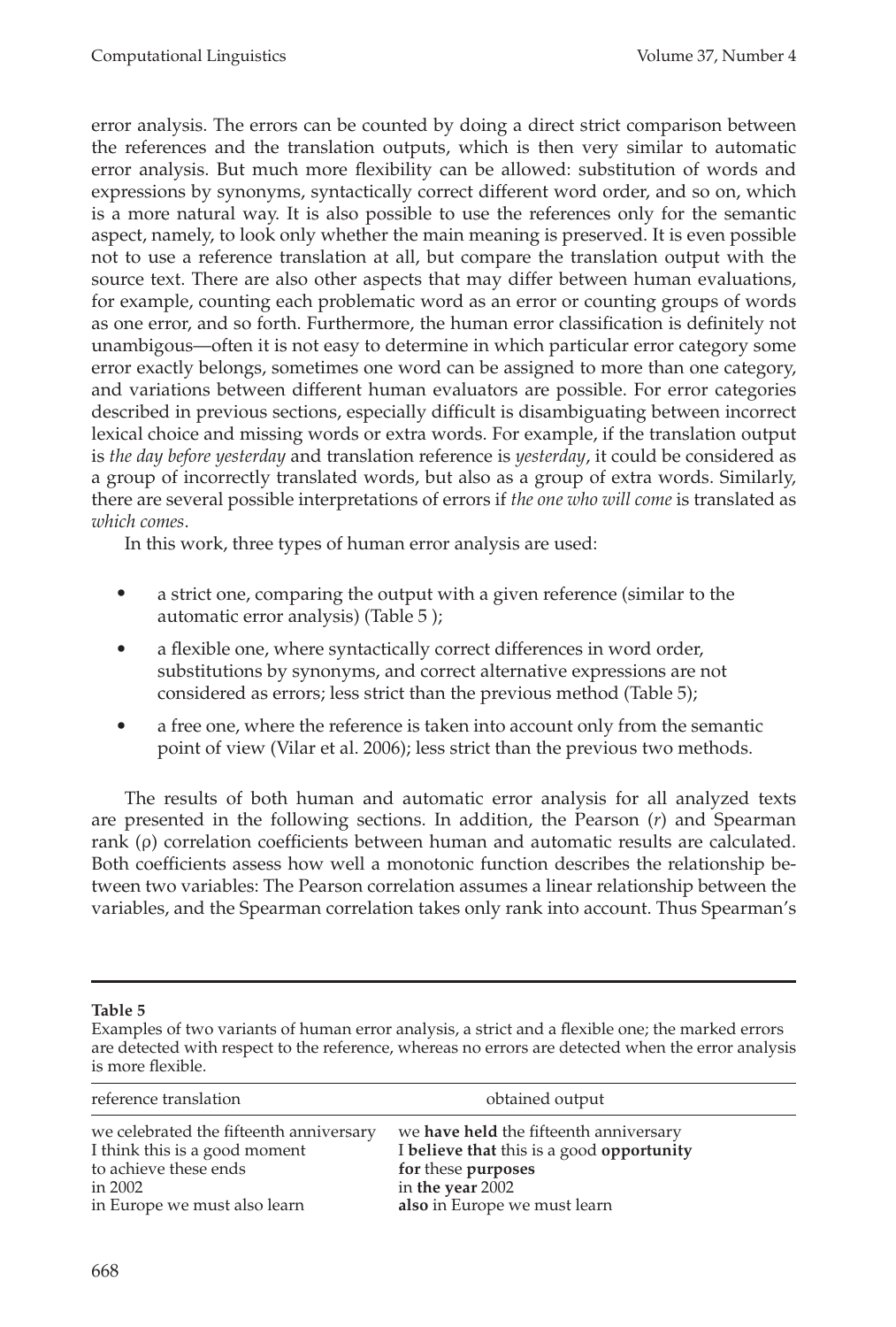rank correlation coefficient is equivalent to a Pearson correlation on ranks. A Pearson correlation of +1 means that there is a perfect positive linear relationship between the variables, and a Spearman correlation of +1 that the ranking using both variables is exactly the same. A Pearson correlation of  $-1$  means that there is a perfect negative linear relationship between variables, and a Spearman correlation of −1 that there is an exactly inverse ranking. A correlation of 0 means there is no linear relationship between the two variables. Thus, the higher value of *r* and ρ, the more similar the metrics are.

### **4.2 Distribution of Errors Over Categories**

The goal of the experiments described in this section is to examine the distribution of errors over the categories, that is, how well the automatic methods are capable of capturing differences between error categories and determining which of those are particularly problematic for a given translation system. For each of the error categories, the distribution of errors over the basic POS classes—nouns (N), verbs (V), adjectives (A), adverbs (ADV), pronouns (PRON), determiners (DET), prepositions (PREP), conjunctions (CON), numerals (NUM), and punctuation marks (PUN)—is analyzed as well, thus obtaining more details about errors, namely, which POS classes are the main source of errors for a particular error category. For the GALE corpora, the strict human error analysis is carried out, and for the TC-STAR corpora, the free one.

*4.2.1 Results on GALE Corpora.* The raw error counts for each category obtained on the GALE corpora both by human and automatic error classification are shown in Table 6. It can be seen that both the results of the human analysis as well as the automatic analysis show the same tendencies: For the Arabic-to-English Broadcast News translation, the main sources of errors are extra words and incorrect lexical choice, for the Newswire corpus the predominant problem is incorrect lexical choice, and for the Chinese-to-English the majority of errors are caused by missing words, followed by incorrect lexical choices and wrong word order.

Three examples of human and automatic error analysis are presented in Table 7. In the first sentence, the words *Japanese* and *friendly* are classified into the same category both by human and by automatic analysis, namely, as a reordering error and a missing word, respectively. The words *feeling for* represent an example where the human analysis assigns the error to the category of missing words, but the automatic analysis classifies it as a lexical error. Similarly, the words *can feel* are considered as extra words by humans, but as lexical errors by automatic tools. These examples illustrate the previous statements about difficulties in disambiguation between missing words and extra words vs. lexical errors. In the second sentence, the inflectional error *based/base* is detected both by humans and by automatic tools. However, *contribution* is classified

#### **Table 6**

Results (raw error counts) of human (left) and automatic (right) error analysis for the GALE corpora.

| output | infl | order | miss                                                                                                                                                                | ext | lex |
|--------|------|-------|---------------------------------------------------------------------------------------------------------------------------------------------------------------------|-----|-----|
|        |      |       | ArEn BN 20 / 23 39 / 66 79 / 63 127 / 137 135 / 147<br>ArEn NW 22 / 24 30 / 41 97 / 102 73 / 76 140 / 131<br>CnEn NW 38 / 40 127 / 171 288 / 244 95 / 117 203 / 239 |     |     |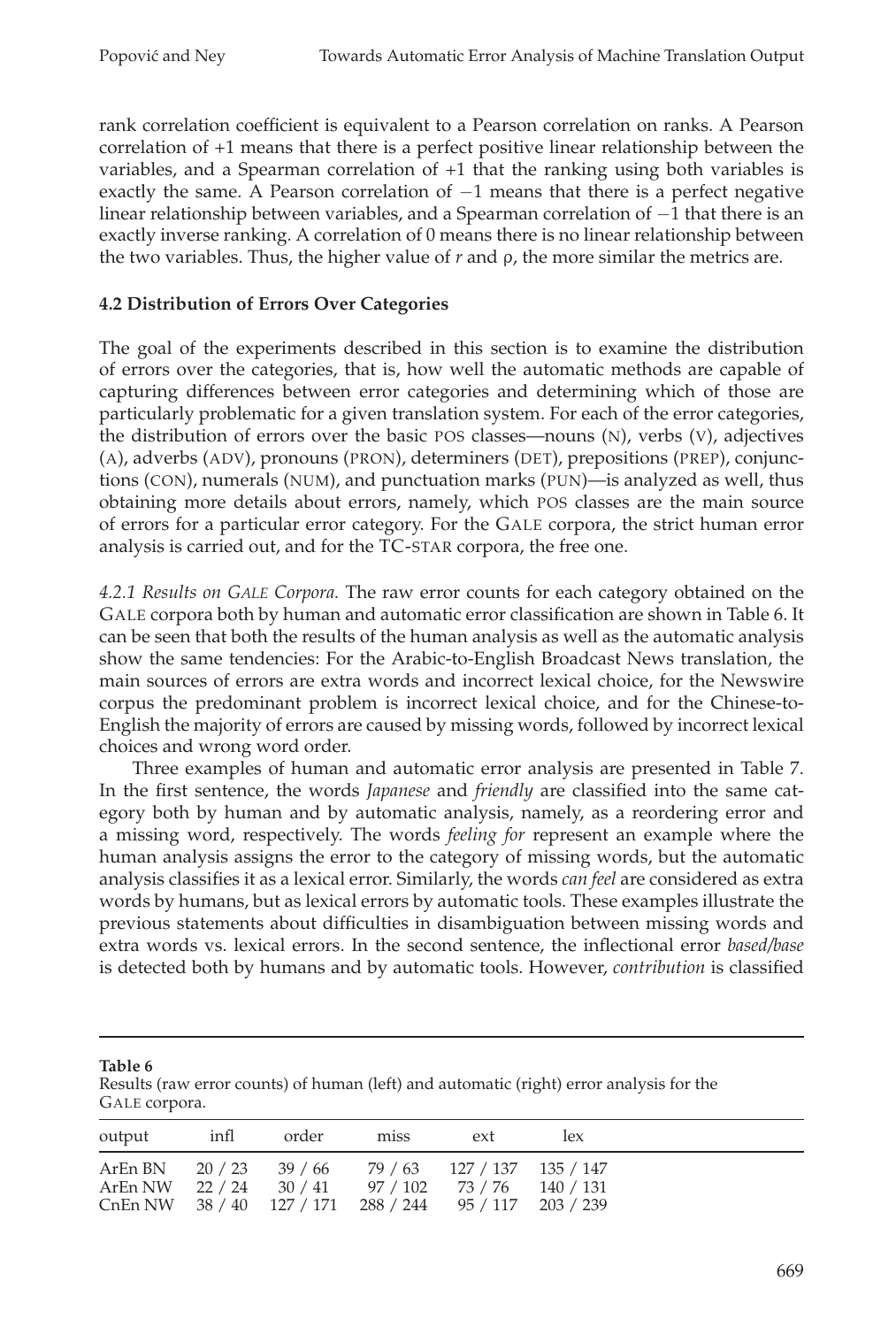Examples of human and automatic error analysis from the GALE corpora. Words in *bold italic* are assigned to the same error category both by human and automatic error analysis, and words in **bold** represent differences.

| ref:<br>hyp:            | , although the <i>Japanese friendly</i> feelings for China added an increase,<br>, although China can feel the Japanese increase,                                                           |
|-------------------------|---------------------------------------------------------------------------------------------------------------------------------------------------------------------------------------------|
| errors:                 | friendly – missing (hum, aut)<br>feelings for – missing(hum)/lexical(aut)<br>Japanese - order(hum,aut)<br>can feel – extra(hum)/lexical(aut)                                                |
| ref:                    | the amount of their monthly contribution is based in accordance with<br>the wages of previous year                                                                                          |
| hyp:                    | the amount of their monthly wages base in accordance with the<br>previous year                                                                                                              |
| errors:                 | $contribution - lexical(hum)/missing(aut)$<br>$wages - missing(hum)/order(aut)$<br>based – inflectional(hum,aut)                                                                            |
| ref:<br>hyp:<br>errors: | of local party committees. Secretaries of the Commission<br>of local party committees of the <i>provincial</i> Commission<br>Secretaries – missing(hum,aut)<br>provincial – extra(hum, aut) |

as a lexical error by humans and as a missing word by automatic tools. The human analysis classified the word *wages* as missing. The word is detected as an error also by the automatic tool; nevertheless it is considered as a reordering error because it is present only as an WER error and neither as an HPER nor as an RPER error. The third sentence illustrates a total agreement between the human and automatic error classification: Both words are assigned to the same category. Results for the ten basic POS classes are shown in Table 8, and again from both human and automatic error analysis the same conclusions can be drawn.

Table 9 presents correlations between the results of the human and automatic analysis. The correlation function presented in Table  $9(a)$  is measured between the error counts in each category, and Table 9(b) presents the correlation between the error counts for each POS class within a particular error category. It can be seen that the automatic measures have very high correlation coefficients with respect to the results of human evaluation. The correlations for the inflectional error category are higher than for the other categories, which can be explained by the fact mentioned in previous sections that the disambiguation between missing words, extra words, and incorrect lexical choice is often difficult, both for humans and for machines.

*4.2.2 Results on TC-STAR Corpora.* The experiments on the TC-STAR corpora are similar to those on the GALE corpora. There are some differences, however, because human error classification is carried out in a somewhat different way and completely independently. The error categories considered by the human error analysis were inflectional errors, missing words, reordering errors, and incorrect lexical choice—that is, the same as in the GALE experiments except extra words. The distribution of errors over POS tags is not analyzed on this corpora, but the following details about inflectional errors are investigated: verb tense errors, verb person errors, adjective gender errors, and adjective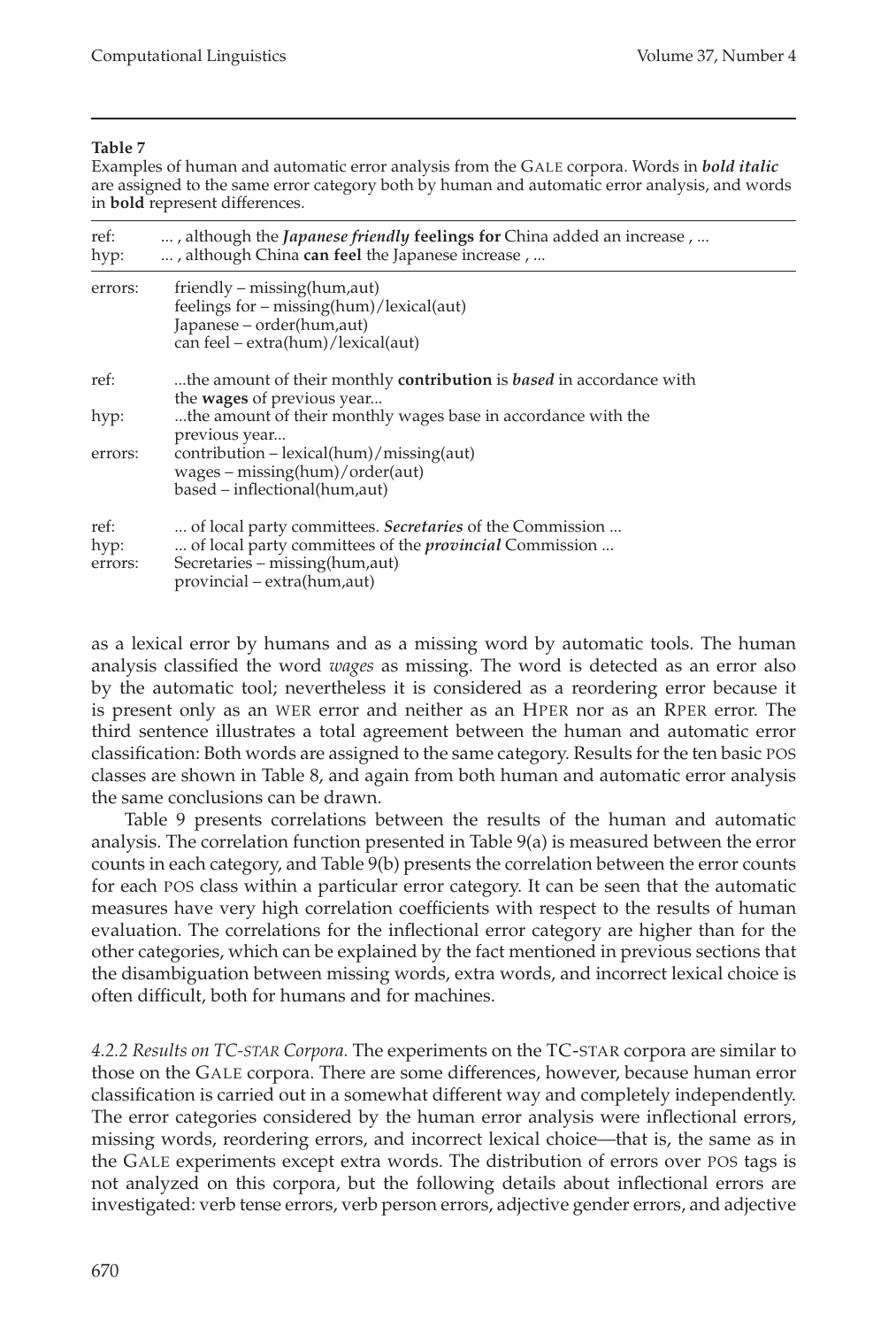corpora: Distribution of different error types over basic POS classes. ArEn BN V N A ADV PRON DET PREP CON NUM PUN infl 15/17 3 0 0 2/3 0 0 0 0 0 order 6/10 14/15 3/6 1/2 0 5/10 3/8 3/7 2/1 1/6 miss 29 / 15 10 / 14 4 / 2 6 / 4 11 / 9 3 / 2 8 / 5 1 1 / 0 6 / 11 ext 11 19 / 23 4 / 3 9 / 8 8 / 15 33 / 36 25 / 21 7 / 4 3 / 5 8 / 11

Results (raw error counts) of human (left) and automatic (right) error analysis for the GALE

| <b>ULUCI</b> | 0/10    | $1 + 11$       | <i>JI</i> U  | 1 / 2    | v        | U / 10   | <u>J/O</u> |              | 2/1            | 1 / U    |
|--------------|---------|----------------|--------------|----------|----------|----------|------------|--------------|----------------|----------|
| miss         | 29/15   | 10/14          | 4/2          | 6/4      | 11/9     | 3/2      | 8/5        | $\mathbf{1}$ | 1/0            | 6/11     |
| ext          | 11      | 19/23          | 4/3          | 9/8      | 8 / 15   | 33 / 36  | 25/21      | 7/4          | 3/5            | 8 / 11   |
| lex          | 22/32   | 23/22          | 7            | 7/9      | 17/16    | 5        | 24         | 10/7         | 6              | 14 / 19  |
| ArEn NW      | V       | N              | A            | ADV      | PRON     | DET      | PREP       | CON          | <b>NUM</b>     | PUN      |
| infl         | 18      | $\overline{2}$ | $\mathbf{1}$ | $\Omega$ | 1/3      | $\theta$ | $\Omega$   | $\mathbf{0}$ | $\theta$       | $\theta$ |
| order        | 5       | 9/10           | 4/3          | 5        | 0/1      | 2/3      | 3/9        | 1/2          | 1              | 0/2      |
| miss         | 25/35   | 14/12          | 4/3          | 5/4      | 18/14    | 9/10     | 15/14      | 5/3          | $\theta$       | 2/7      |
| ext          | 8/11    | 12/17          | $2^{\circ}$  | 1/3      | 7/4      | 10/8     | 12/10      | 5            | $\theta$       | 15/16    |
| lex          | 38 / 27 | 24/22          | 4/7          | 8/9      | 22/23    | 8/7      | 23/17      | 7/10         | $\overline{2}$ | 4/7      |
| CnEn NW      | V       | N              | A            | ADV      | PRON     | DET      | PREP       | CON          | <b>NUM</b>     | pun V    |
| infl         | 14/16   | 24             | $\theta$     | $\theta$ | $\Omega$ | $\Omega$ | $\Omega$   | $\Omega$     | $\Omega$       | $\Omega$ |
| order        | 12/13   | 52 / 71        | 16/12        | 3/2      | 4/1      | 12/22    | 16/22      | 3/5          | 4/5            | 5/18     |
| miss         | 49/45   | 75 / 73        | 12/7         | 14/13    | 17/13    | 24/15    | 50/36      | 23/13        | 5              | 19 / 22  |
| ext          | 6       | 18/38          | 5/9          | 1/0      | 2/1      | 21/20    | 23/24      | 5/2          | 0/4            | 14/13    |
| lex          | 21/47   | 87 / 72        | 13           | 7/11     | 5/11     | 13/10    | 32 / 37    | 9/15         | 4/6            | 12/19    |

number errors. The category of inflectional errors is also different: It is obtained as a sum of these particular inflectional categories. Correlation coefficients are calculated both for general error categories and for inflectional details.

The results of this error classification are shown in Table 10, and it can be seen that human and automatic error analysis again produce similar trends. It can be seen as

#### **Table 9**

Correlation coefficients for the GALE corpora: Spearman rank ρ (left column) and Pearson *r* (right column) coefficient.

| (a) Error categories |       |       |
|----------------------|-------|-------|
| output               | O     |       |
| ArEn BN              | 0.900 | 0.955 |
| ArEn NW              | 1.000 | 0.994 |
| CnEn NW              | 1.000 | 0.930 |

#### (b) Distribution of errors over POS classes

|                               |                         |                         |                         |                         | distribution of errors over POS classes |                         |                         |                         |                         |                         |
|-------------------------------|-------------------------|-------------------------|-------------------------|-------------------------|-----------------------------------------|-------------------------|-------------------------|-------------------------|-------------------------|-------------------------|
|                               |                         | infl                    | order                   |                         |                                         | miss                    | extra                   |                         |                         | lex                     |
| output                        |                         | r                       | ρ                       | r                       | ρ                                       |                         |                         |                         |                         |                         |
| ArEn BN<br>ArEn NW<br>CnEn NW | 0.997<br>0.979<br>1.000 | 0.999<br>0.994<br>0.998 | 0.927<br>0.870<br>0.812 | 0.872<br>0.804<br>0.961 | 0.918<br>0.921<br>0.927                 | 0.790<br>0.922<br>0.973 | 0.870<br>0.912<br>0.879 | 0.947<br>0.916<br>0.853 | 0.924<br>0.894<br>0.788 | 0.924<br>0.960<br>0.914 |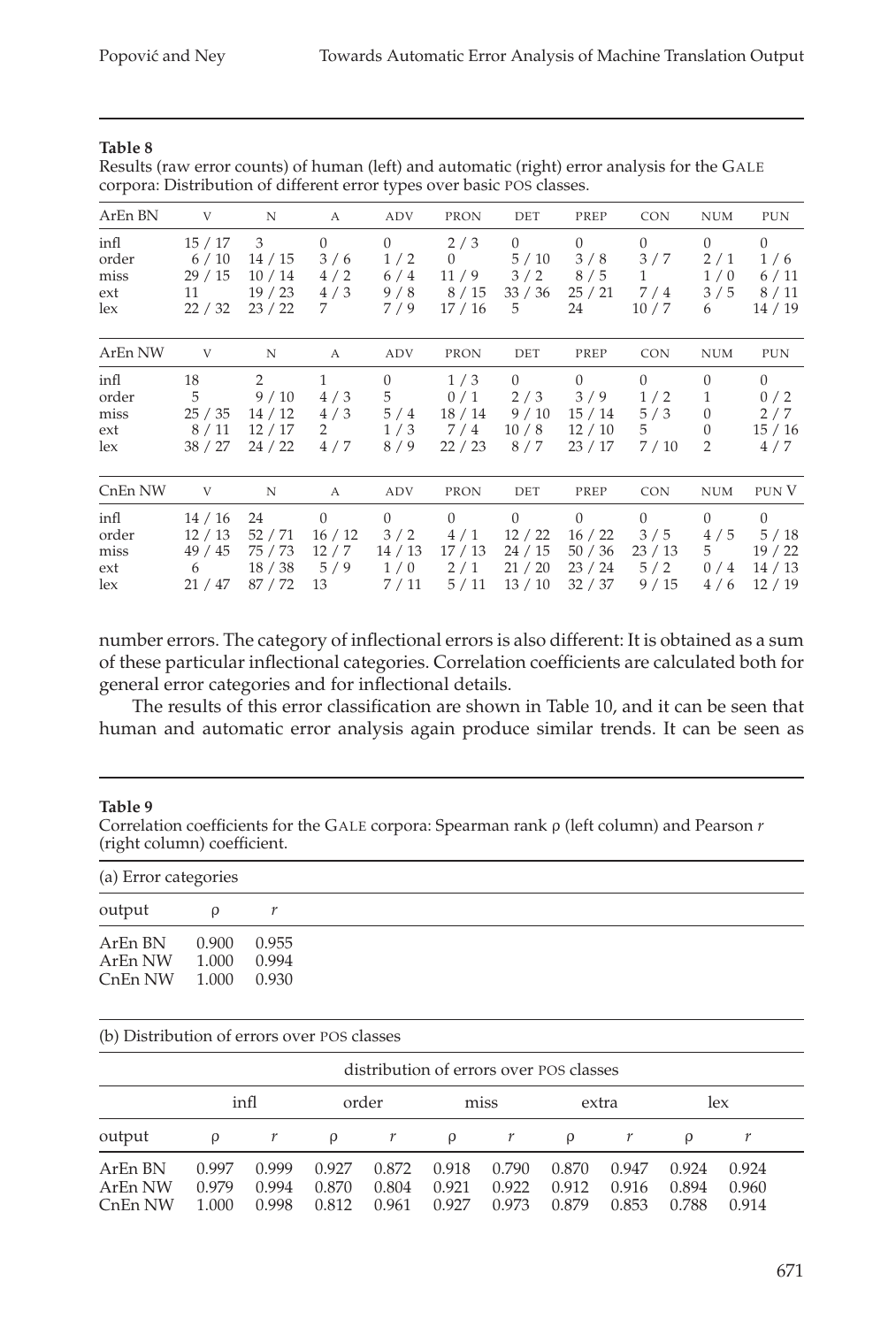Results (raw error counts) of human (left) and automatic (right) error analysis for the TC-STAR corpora.

| output                             | infl    | order                                                                         | miss     | lex                              |
|------------------------------------|---------|-------------------------------------------------------------------------------|----------|----------------------------------|
| EsEn1 FTE<br>EsEn2 FTE<br>EsEn1 VT | 18 / 77 | 37 / 156 47 / 138<br>27 / 136 28 / 215 46 / 154<br>24 / 80 43 / 104 40 / 113  |          | 70 / 336<br>47 / 477<br>82 / 268 |
| EnEs1 FTE<br>EnEs2 FTE<br>EnEs1 VT |         | 89 / 264 45 / 194 58 / 206<br>72 / 197 33 / 169 38 / 111<br>82 / 223 31 / 178 | 72 / 187 | 89 / 451<br>64 / 416<br>84 / 485 |

well that the numbers of errors obtained by automatic methods is much higher than the numbers obtained by the free human evaluation.

Table 11 presents the results for the inflectional details about verbs and adjectives (i.e., tense, person, gender, and number). Both human and automatic error analysis indicate that the most problematic inflectional category is the tense of verbs, especially for the translation into Spanish.

Correlation coefficients are shown in Table 12. It can be seen that for this corpus the correlations for the error categories, although all rather high (above 0.5), are lower than for the GALE corpus. This is due to the free human evaluation which is carried out on this corpora, that is, without taking the reference translation strictly into account. However, for the inflectional error analysis the correlations are very high, above 0.9.

#### **4.3 Differences Between Translation Systems and Methods for Improvements**

The focus of this set of experiments is to examine how well the automatic methods are capable of capturing differences between systems and methods for improvements in order to

- estimate advantages and disadvantages of different translation systems;
- $\bullet$ get ideas for improvements of translation performance;
- estimate advantages and disadvantages of applied methods for improvements.

#### **Table 11**

Results (raw error counts) of human (left) and automatic (right) error analysis for TC-STAR corpora — inflectional details: tense (Vten) and person (Vper) of verbs, gender (Agen), and number (Anum) of adjectives.

| output    | Vten     | Vper    | Agen     | Anum     |
|-----------|----------|---------|----------|----------|
| EsEn1 FTE | 14/56    | 4/21    | $\theta$ | $\theta$ |
| EsEn2 FTE | 22/98    | 5/38    | $\theta$ | 0        |
| EsEn1 VT  | 16/59    | 8/21    | $\Omega$ | $\Omega$ |
| EnEs1 FTE | 44 / 131 | 24 / 82 | 12/26    | 9/25     |
| EnEs2 FTE | 31/94    | 18 / 52 | 12/26    | 11/25    |
| EnEs1 VT  | 36 / 120 | 23/75   | 13/14    | 10/14    |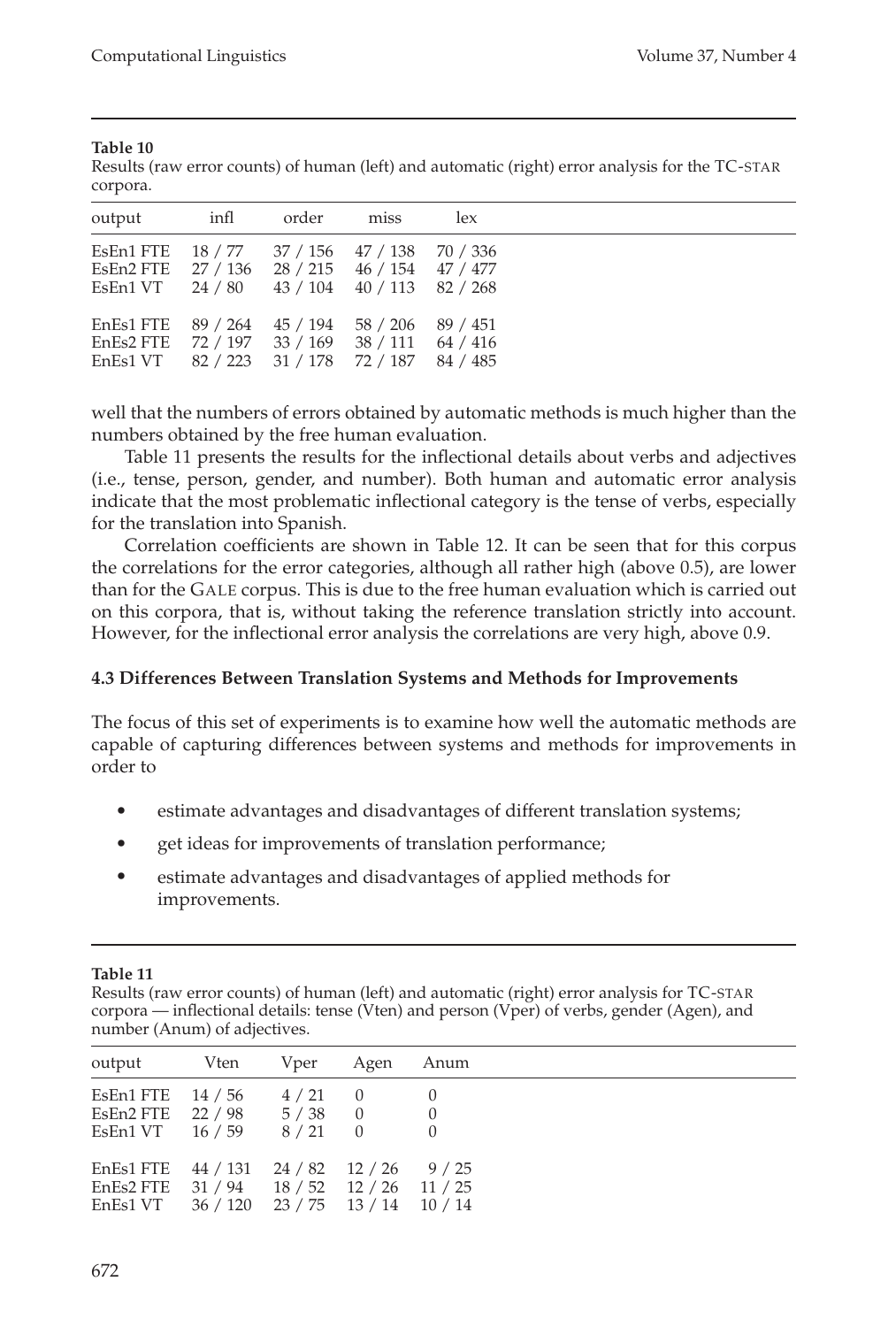| output                             |                         | error<br>categories     |                         | infl. errors<br>over POS classes |
|------------------------------------|-------------------------|-------------------------|-------------------------|----------------------------------|
|                                    | ρ                       | r                       | ρ                       | r                                |
| EsEn1 FTE<br>EsEn2 FTE<br>EsEn1 VT | 0.800<br>0.800<br>0.800 | 0.935<br>0.552<br>0.978 | 1.000<br>1.000<br>1.000 | 0.996<br>0.983<br>0.991          |
| EnEs1 FTE<br>EnEs2 FTE<br>EnEs1 VT | 0.950<br>0.600<br>1.000 | 0.754<br>0.572<br>0.538 | 1.000<br>1.000<br>0.950 | 0.987<br>0.998<br>0.990          |

Correlation coefficients for the TC-STAR corpora: Spearman rank ρ (left column) and Pearson *r* (right column).

The experiments should also show how reliable each error category is for the comparison of translation outputs. For each of the error categories, the basic POS classes are analyzed as well in order to estimate which POS classes of each category are reliable for the comparison of translation outputs.

The investigations are carried out on six Spanish-to-English TC-STAR outputs generated by phrase-based systems (Vilar et al. 2005) and three German-to-English WMT09 outputs produced in the framework of the fourth shared translation task (Callison-Burch et al. 2009). Two of the WMT09 outputs are generated by standard phrase-based systems (Zens, Och, and Ney 2002) and one by a hierarchical phrase-based system (Chiang 2007). For the TC-STAR outputs two reference translations are available for the automatic error analysis, and for the WMT09 outputs only a single reference is available. For all texts, the flexible human error analysis is carried out. The following sections summarize all the results along with the Spearman and Pearson correlation coefficients calculated across the different translation outputs.

*4.3.1 Results on TC-STAR Corpora.* The error analyses were carried out on six Spanishto-English outputs generated by phrase-based translation systems built on different sizes of training corpora in order to examine the effects of data sparseness (Popovic and ´ Ney 2006b). In addition, the effects of local POS-based word reorderings of nouns and adjectives (Popović and Ney 2006a) were analyzed in order to examine improvements of the baseline system. Adjectives in the Spanish language are usually placed after the corresponding noun, whereas for English it is the other way around. Therefore, local reorderings of nouns and adjective groups in the source language were applied. If the source language is Spanish, each noun is moved behind the corresponding adjective group. If the source language is English, each adjective group is moved behind the corresponding noun. An adverb followed by an adjective (e.g., *more important*) or two adjectives with a coordinate conjunction in between (e.g., *economic and political*) are treated as an adjective group. Reorderings were applied in the source language, then training and search were performed using the transformed source language data. Modifications of the training and search procedure were not necessary. In this work, only Spanish-to-English translation is analyzed. The English outputs of following training set-ups for the same phrase-based translation system are examined:

training on the full bilingual corpus — a large task–specific corpus (1.3M)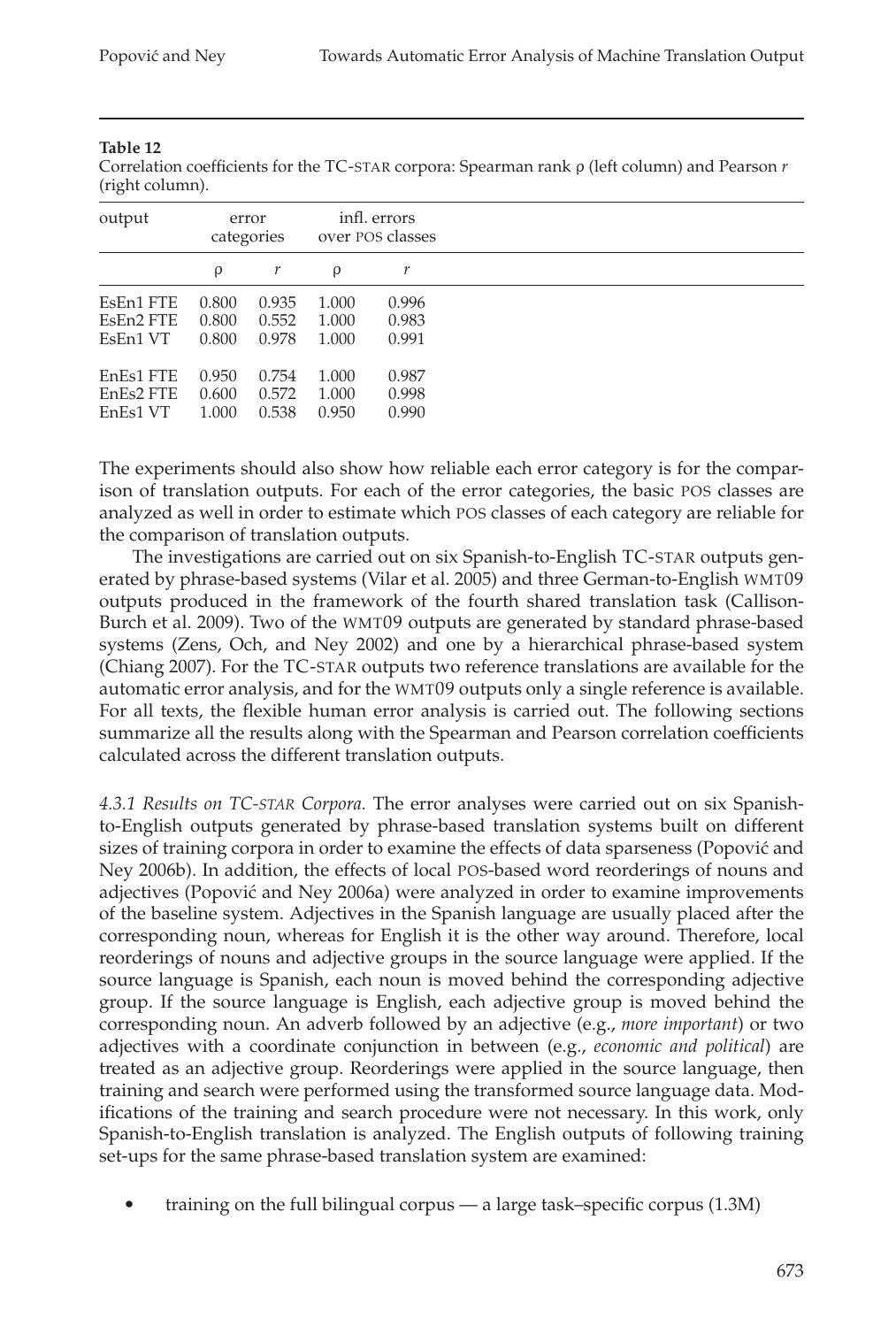- training on a small task–specific corpus (13k)
- $\bullet$ training only on a conventional dictionary

The effects of local reorderings are investigated for each size of the training corpus.

Table 13 presents the raw error counts in each category for each of the six translation outputs in the form *Nhum*/*Naut*. In the last row of the table, the Spearman and Pearson correlation coefficients ρ and *r* for each category across different translation outputs are shown. In addition, the correlations for error distributions within a translation output (as in Section 4.2) are presented as well in the rightmost column, and it can be seen that, as in the previous experiments, they are high for each of the translation outputs. As for the correlations of error categories across translation outputs, the class of inflectional errors and of incorrect lexical choice have very high correlations, which suggests that these two categories reflect well the differences between translation outputs. The reordering errors and missing words are also suitable for comparison, whereas the category of extra words has even a negative correlation—it is not possible to draw conclusions about differences between translation outputs looking into this category.

From both the human and the automatic error analysis it can be concluded that the number of inflectional errors is low, and becomes slightly higher for the system trained on a dictionary, although there is a number of reordering errors, missing words, and extra words. The most problematic category is the incorrect lexical choice, especially for the small training corpora. The number of reordering errors and missing words is also increasing when the corpus size is decreasing, although to a lesser extent. The POSbased local reordering technique reduces the number of reordering errors, especially for the small training corpora, and does not harm the other error categories.

*4.3.2 Results on WMT Corpora.* Three outputs generated by three German-to-English statistical translation systems are analyzed in order to examine the differences between a standard phrase-based translation model and a hierarchical translation model. In the standard phrase-based model, phrases are defined as non-empty contiguous sequences of words. The hierarchical phrase-based model is an extension of this model where the phrases are allowed to have "gaps" (i.e., non-contiguous parts of the source sentence are allowed to be translated into possibly non-contiguous parts of the target sentence).

|              |             | across different translation outputs (last row). |             |                 |             |            |
|--------------|-------------|--------------------------------------------------|-------------|-----------------|-------------|------------|
| system       | infl        | order                                            | miss        | extra           | lex         | $\rho/r$   |
| 1.3M         | 7/11        | 24 / 47                                          | 38 / 48     | 31 / 37         | 64 / 184    | 0.9 / 0.92 |
| +reord. adj. | 7/11        | 16/46                                            | 37/49       | 25/31           | 61 / 184    | 0.9 / 0.91 |
| 13k          | 7/12        | 35/74                                            | 55/57       | 26/34           | 134 / 223   | 0.9 / 0.98 |
| +reord. adj. | 8/13        | 19/50                                            | 54/60       | 25/40           | 132 / 217   | 0.9 / 0.98 |
| dictionary   | 14/18       | 45/88                                            | 104 / 84    | 33 / 30         | 378 / 414   | 0.9 / 0.99 |
| +reord. adj. | 14/19       | 21/64                                            | 104 / 80    | 35/32           | 375 / 391   | 0.9 / 0.99 |
| $\rho/r$     | 0.94 / 0.99 | 0.83 / 0.85                                      | 0.87 / 0.99 | $-0.19 / -0.34$ | 0.99 / 0.99 |            |

**Table 13**

Results (raw error counts) of human (left) and automatic (right) error analysis for six different Spanish-to-English TC-STAR systems; Spearman (left) and Pearson (right) correlation coefficients for each translation output across error categories (last column) and for each error category across different translation outputs (last row).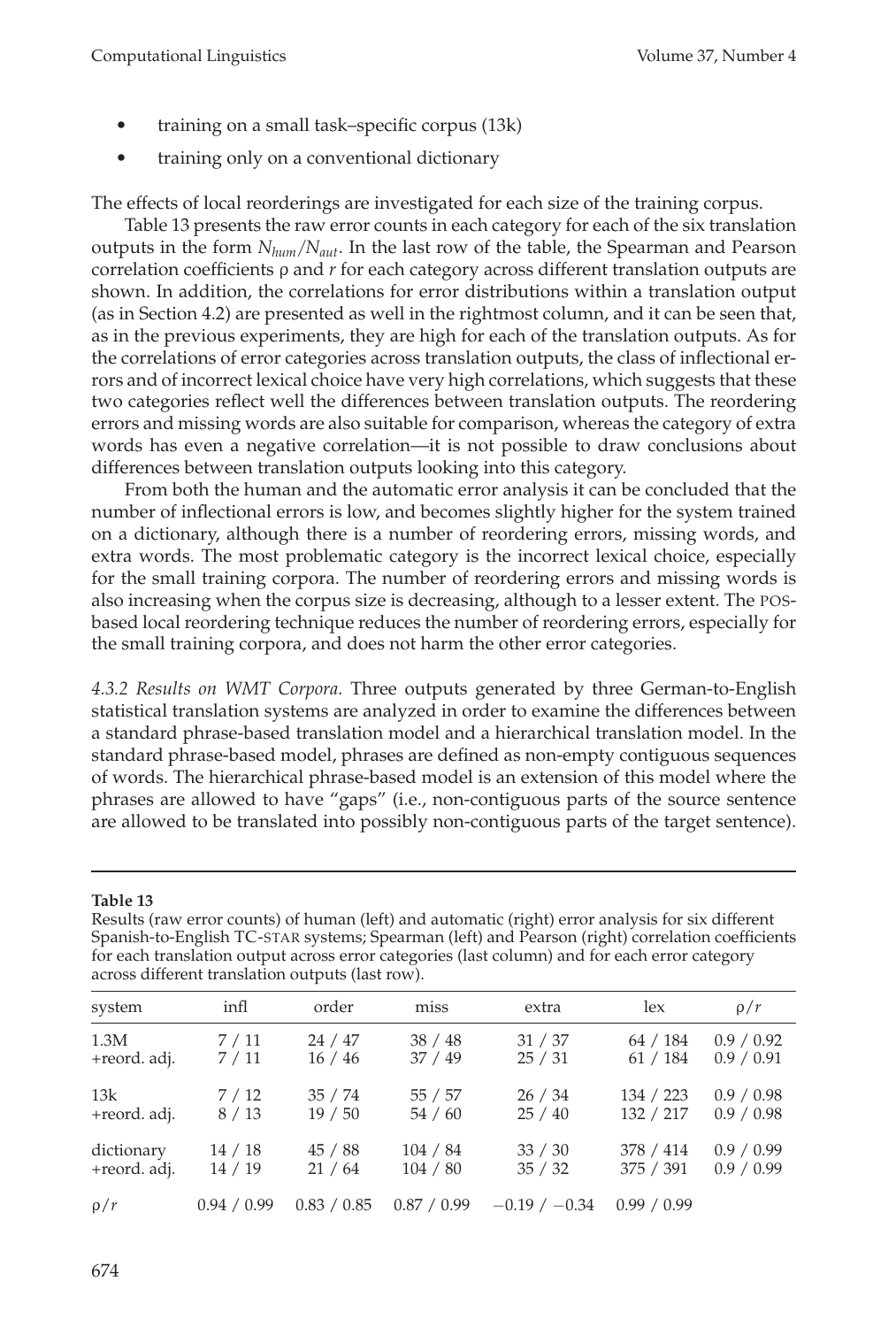In this way, long-distance dependencies and reorderings can be modelled better. In addition, we investigate the effects of long range POS-based reorderings of German verbs (Popovic and Ney 2006a) used to improve the phrase-based system. Verbs in the ´ German language can often be placed at the end of a clause. This is mostly the case with infinitives and past participles, but there are many cases when other verb forms also occur at the clause end. For the translation from German into English, the following verb types were moved towards the beginning of a clause: infinitives, infinitives with the German infinitive particle *zu*, finite verbs, past participles, and verb negations. Analogously to the local reorderings described in the previous section, training and search are performed using the transformed source language data.

Table 14 presents the raw error counts in the form  $N_{hum}/N_{aut}$  for all categories and all translation outputs. Spearman and Pearson correlation coefficients are shown as well for each translation output across error categories (rightmost column), and for each error category across different translation outputs (last row). Again, the correlations across the error categories are very high for all translation outputs, although slightly smaller than for the TC-STAR data. It can be seen that the extra words also have the weakest correlation among error categories, although the coefficients are not negative as in the case of the TC-STAR data. This confirms the previous hypothesis that this error category is not suitable for looking into details about differences between translation outputs.

From the results of both error analyses it can be seen that for all translation outputs the inflectional errors are again the least problematic category. On the other hand, there is a large number of reordering errors, missing words, and especially lexical errors. The main advantage of the hierarchical system compared to the standard phrasebased system is the smaller number of missing words, and the main disadvantage the larger number of reordering errors. This looks rather surprising at first, because the hierarchical system should actually better deal with various reorderings, both local and long-range. Nevertheless, the produced reorderings are rather unconstrained so that a number of them are beneficial, but there are also a number of reorderings that make the translation quality worse. One possibility for improving the hierarchical system is to introduce certain phrase/gap constraints using POS tags or deeper syntax knowledge sources. The long-range POS-based reorderings of verbs used to improve the standard phrase-based system reduced the number of reordering errors, and also the number of lexical errors. A discrepancy considering the missing words can be observed for this method: The human error analysis reports reduction of missing words whereas this is not captured by automatic tools. Deeper analysis regarding different POS classes could possibly reveal more details about this. It also can be seen that the hierarchical

#### **Table 14**

Results (raw error counts) of human (left) and automatic (right) error analysis for three different German-to-English WMT systems; Spearman (left) and Pearson (right) correlation coefficients for each translation output across error categories (last column) and for each error category across different translation outputs (last row).

| system                   | infl           | order                | miss                   | extra          | lex                  | $\rho/r$                  |
|--------------------------|----------------|----------------------|------------------------|----------------|----------------------|---------------------------|
| phrase-based<br>+reorder | 12/32<br>16/44 | 60 / 235<br>41 / 212 | 204 / 199<br>172 / 200 | 52/40<br>30/56 | 189/521<br>163 / 495 | 0.70 / 0.72<br>0.7 / 0.74 |
| hierarchical             | 17/46          | 100 / 274            | 107/153                | 68 / 99        | 171 / 508            | 0.90 / 0.91               |
| $\rho/r$                 | 1.00 / 0.90    | 1.00 / 0.99          | 0.60 / 0.90            | 0.5 / 0.62     | 1.00 / 0.96          |                           |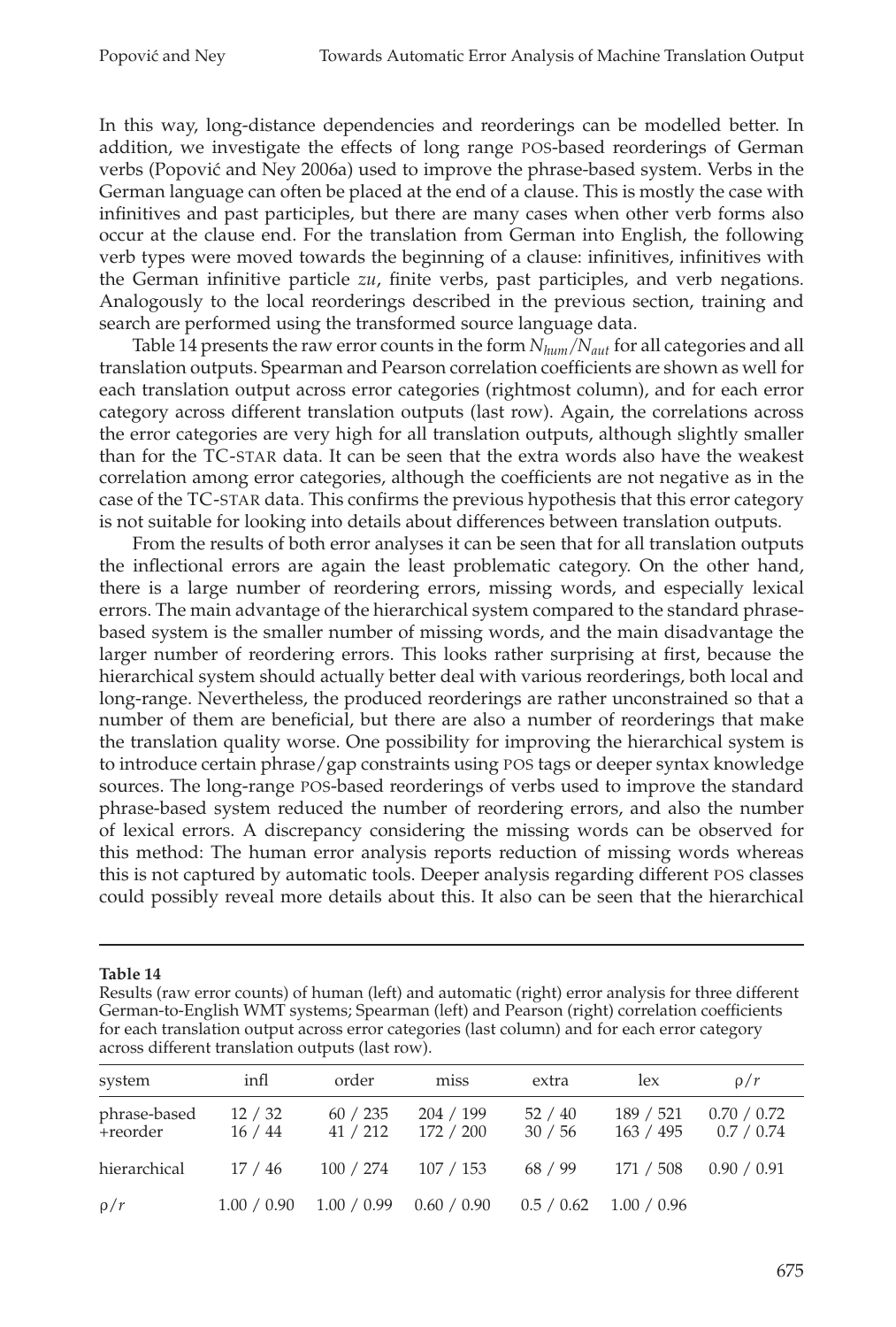Examples of errors in three different German-to-English translation systems: phrase-based, phrase-based with POS-based reorderings, and hierarchical. **Bold words** denote differences between systems.

| reference:    | The total amount designated for assistance to the system<br>is to be divided into two parts.                                                                                                                            |
|---------------|-------------------------------------------------------------------------------------------------------------------------------------------------------------------------------------------------------------------------|
| phrase-based: | The _____ _____ _______ _____ aid to the system                                                                                                                                                                         |
| +reorder:     | <sub>--</sub> <sub>--</sub> certain amount in two parts.<br>----- To help the system certain total amount -- to be divided<br>into two parts.                                                                           |
| hierarchical: | The for the system _____ to help certain total amount will be<br>divided into two parts.                                                                                                                                |
| reference:    | Retailers are to decide for themselves if they want<br>to pass on the price increases to their customers.                                                                                                               |
| phrase-based: | The retailers themselves must decide whether<br><sub>111</sub> <sub>111</sub> the <sub>1111</sub> doubling their customers <b>pass</b> .                                                                                |
| +reorder:     | Retailers should decide for themselves whether they want<br>to pass on increasing costs to their customers.                                                                                                             |
| hierarchical: | The retailers themselves must decide whether they wish<br>to pass on to their customers the price increase.                                                                                                             |
| reference:    | We have made great progress towards an agreement<br>that will be effective on the market, declared the                                                                                                                  |
| phrase-based: | representative of the Bush administration, Henry Paulson.<br>We have ____ great progress towards an agreement,<br>the ___ marktwirksam be, said the representatives of the                                              |
| +reorder:     | administration, Bush Henry Paulson.<br>We have made great progress towards an agreement,<br>which will be marktwirksam, said the representatives of the                                                                 |
| hierarchical: | administration, <b>Bush</b> Henry Paulson.<br>We have made great strides in the direction of an agreement,<br>which will be marktwirksam, said the representatives of the<br><b>Bush</b> administration, Henry Paulson. |
| reference:    | The search for Fosset was called off a month after<br>he had disappeared.                                                                                                                                               |
| phrase-based: | The search for Fosset was a month after whose disappearance<br>has been abandoned.                                                                                                                                      |
| +reorder:     | The search for Fosset was <b>abandoned</b> a month after<br>his disappearance.                                                                                                                                          |
| hierarchical: | The search Fosset was a month after the disappearance<br>have been abandoned.                                                                                                                                           |

system produces fewer lexical errors than the baseline phrase-based system, but more lexical errors than the phrase-based system with reorderings. Syntactic constraints for the hierarchical model might improve this error category as well.

Table 15 presents examples of differences between translation systems and effects of improvements along with some differences between human and automatic error analysis.<sup>4</sup> The first sentence represents an example for the missing words error problem—one can see that there are a number of missing words in the output of the phrase-based system. All of these missing words are detected both by human and

<sup>4</sup> It should be noted that it was impossible to show visually all details worthy of explanation.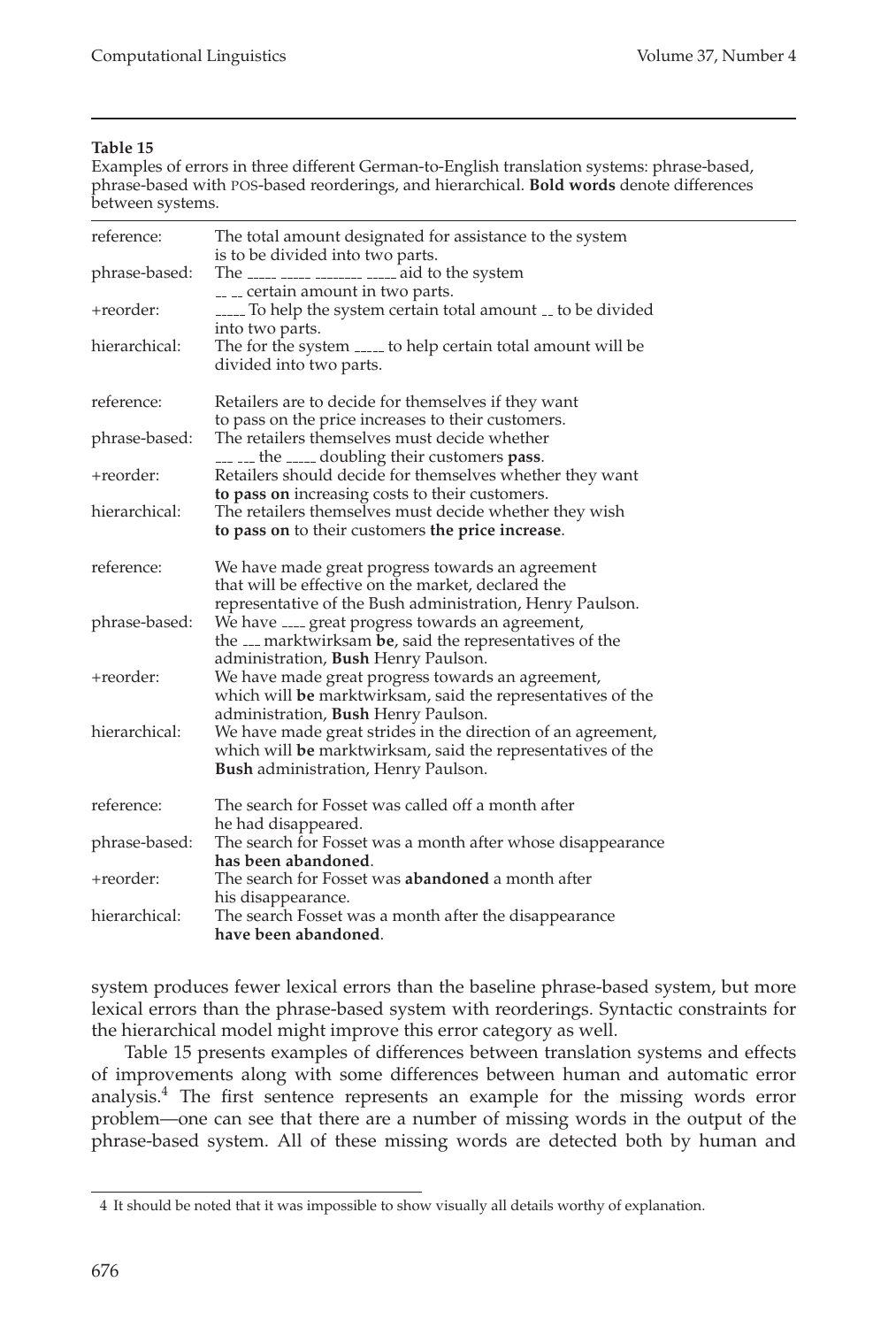by automatic error analysis, except for the word *amount*, which is considered by the automatic tools as a reordering error (for the same reason as the example in Table 7). When the reordering technique is applied, the number of errors is reduced and the translation becomes understandable although still not grammatically correct: The sequence *total amount* becomes a reordering error both for humans and for automatic tools. For the words *designed* and *is*, the confusion between missing words (human) and lexical errors (automatic) is present. The hierarchical system generates even fewer missing words, although neither this system nor the phrase-based system with reorderings is able to overcome the reordering problem. It should also be noted that for all three systems, the word *assistance* is detected as a word translated by incorrect lexical choice *aid/to help*, whereas by the humans it is not considered as an error.

The second example illustrates improvements of the standard phrase-based system yielded by POS-based reorderings, as well as advantages and disadvantages of the hierarchical system. The baseline phrase-based system produces several missing words (*they want*, *price increases*), as well as reordering errors (*pass on*). When the reorderings are applied, these errors are no longer present and the overall number of errors is reduced, although there are still some words considered as errors only by automatic tools (i.e., *if* and *price* as lexical errors, *to* as a reordering error). The output of the hierarchical system also does not contain missing words, and the problem of the verb reordering is solved as well (*pass on*), but some other reordering errors are introduced: *the price increase*. It should be noted that for this sentence automatic tools detect that *want* is a lexical error because it is translated as *wish*, whereas the humans of course do not consider this an error.

The third sentence shows advantages of the hierarchical system. The output of the phrase-based system has several missing words (*made*, *that will*) which are not present when the reorderings are applied, and are also not present in the output of the hierarchical system. The same happens with the verb reordering error *be*. However, the noun reordering error *Bush* is not resolved by the POS-based reorderings of verbs, whereas it is at the correct position in the hierarchical system output. Apart from this, all outputs contain an inflectional error *representative/representatives*, as well as a lexical choice error caused by an out-of-vocabulary word *effective on market/marktwirksam*. For the phrasebased output, this error is classified as a lexical error both by humans and by automatic tools, but for the other two outputs, the automatic tools classified the words *effective on* as missing words.

The fourth example shows a case when the automatic error analysis cannot detect differences between translation outputs. The baseline phrase-based output contains verb reordering errors *has been abandoned*. The same error is present in the output of the hierarchical system, whereas the sentence obtained by the phrase-based system with reorderings is completely correct. Nevertheless, these reordering errors are not at all detected by automatic error analysis—it detects reordering errors only if exactly the same words in the reference and in the hypothesis are present. Therefore there are more discrepancies between the human and automatic error analysis for all three outputs: *called off* is detected as missing, *disappeared* as a lexical error, and in the hierarchical system output *have been* are considered as extra words. This example, together with the fact that in general the automatic error analysis detects much higher numbers of lexical errors than the human evaluation, indicates that the automatic error analysis could be improved by using a list of synonyms.

*4.3.3 Correlations of the POS Classes Across the Translation Outputs.* Correlation coefficients of the POS classes across different TC-STAR and WMT09 translation outputs for each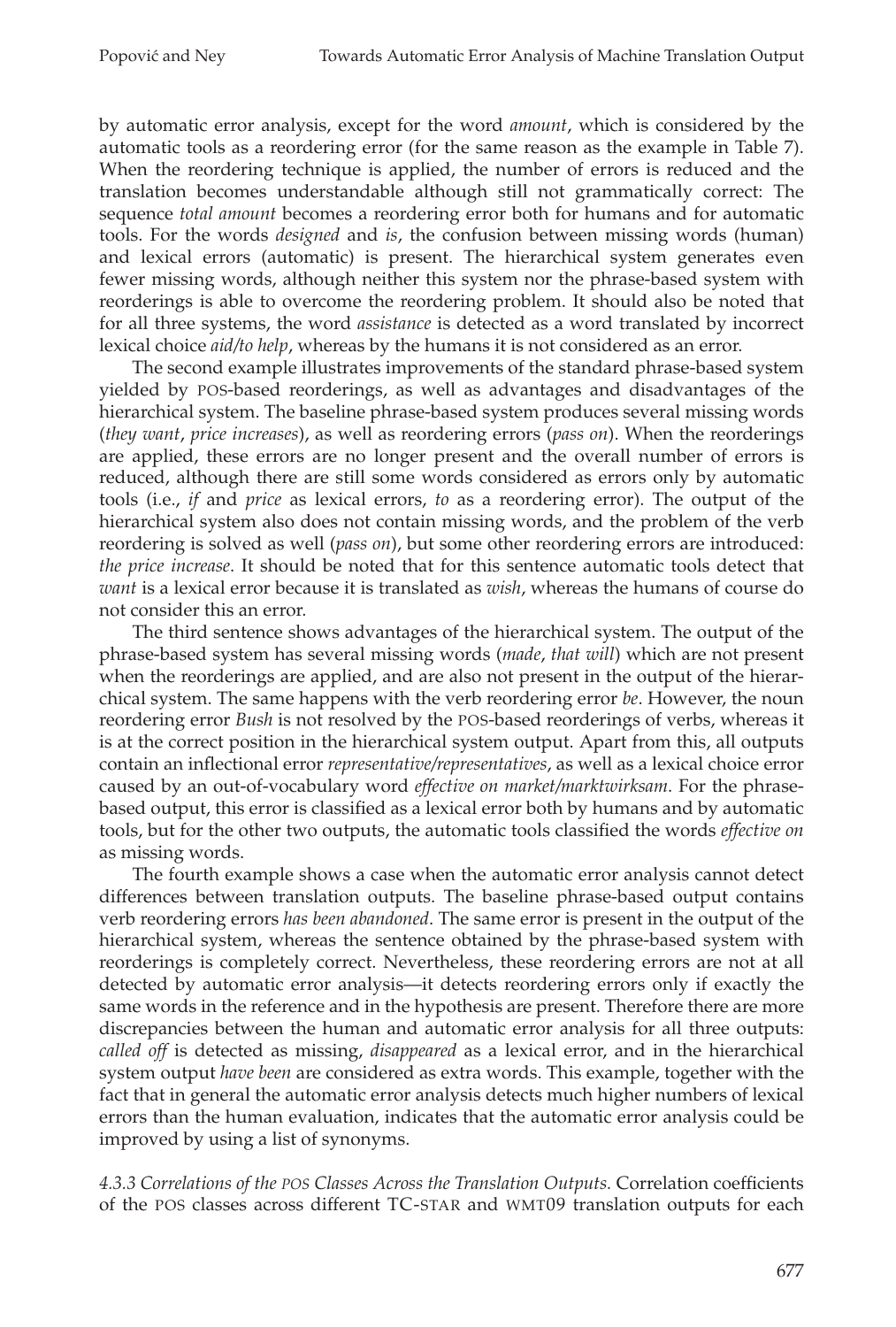error category are presented in Table 16. For the cases when both error analyses detected zero errors, the correlation coefficients are omitted. It can be seen that the verbs, nouns, and adverbs have high correlations for each of the error categories (except extra words), as well as that the inflectional and reordering errors have high correlations for almost all POS classes. These error categories and POS classes are used in the further experiments described in the following section.

On the other hand, it can be seen that for the missing words, extra words, and lexical errors, the correlations for some of the POS classes are low or the behavior is dependent on the data set. As already mentioned in Section 4.2, the main source of discrepancies between human and automatic error analysis in general is the difficulty of disambiguation between missing words, lexical errors, and extra words. Nevertheless, a deeper analysis (an "error analysis of error analysis") should be carried out in order

#### **Table 16**

Spearman (above) and Pearson (below) correlation coefficients for each POS class within one error category across six different TC-STAR and three different WMT09 English translation outputs. The coefficients are omitted for the cases when both error analyses detected zero errors.

|       |              |                    | (a) TC-STAR translation outputs |              |              |              |                 |              |              |              |
|-------|--------------|--------------------|---------------------------------|--------------|--------------|--------------|-----------------|--------------|--------------|--------------|
|       | V            | N                  | А                               | ADV          | <b>PRON</b>  | DET          | PREP            | CON          | <b>NUM</b>   | PUN          |
| infl  | 0.96<br>0.96 | 0.61<br>0.02       |                                 | 1.00<br>1.00 |              |              |                 |              |              |              |
| order | 0.69<br>0.85 | 0.76<br>0.89       | 0.86<br>0.98                    | 0.44<br>0.37 | 0.54<br>0.02 | 0.50<br>0.66 | 0.94<br>0.92    | 0.66<br>0.03 | 0.66<br>0.03 | 0.53<br>0.01 |
| miss  | 0.71<br>0.67 | 0.76<br>0.83       | 0.04<br>$-0.15$                 | 0.54<br>0.94 | 1.00<br>0.99 | 0.64<br>0.61 | 0.17<br>$-0.31$ | 0.87<br>0.88 |              | 0.66<br>0.03 |
| ext   | 0.61<br>0.78 | $-0.40$<br>$-0.47$ | 0.53<br>0.47                    | 0.86<br>0.95 | 0.57<br>0.58 | 0.39<br>0.20 | 0.21<br>0.01    | 0.66<br>0.01 | 0.66<br>0.03 |              |
| lex   | 0.99<br>0.99 | 1.00<br>0.99       | 0.83<br>0.96                    | 0.93<br>0.93 | 0.59<br>0.98 | 0.47<br>0.97 | 0.99<br>0.94    | 0.76<br>0.71 |              | 0.66<br>0.03 |

|       |              |              | (b) WMT09 translation outputs |                    |                    |                    |              |                    |                    |                    |  |
|-------|--------------|--------------|-------------------------------|--------------------|--------------------|--------------------|--------------|--------------------|--------------------|--------------------|--|
|       | V            | N            | A                             | ADV                | PRON               | <b>DET</b>         | PREP         | <b>CON</b>         | <b>NUM</b>         | <b>PUN</b>         |  |
| infl  | 1.00<br>0.99 | 0.50<br>0.01 |                               |                    |                    |                    |              |                    |                    |                    |  |
| order | 1.00<br>0.99 | 1.00<br>0.98 | 0.88<br>0.69                  | 0.50<br>0.72       | 0.88<br>0.72       | 1.00<br>1.00       | 1.00<br>0.99 | 0.12<br>$-0.28$    | 0.88<br>0.94       | $-0.62$<br>$-0.92$ |  |
| miss  | 1.00<br>0.99 | 0.50<br>0.73 | 0.12<br>0.01                  | 1.00<br>0.97       | 1.00<br>0.89       | 0.50<br>0.60       | 0.50<br>0.95 | $-0.12$<br>$-0.50$ | $-0.12$<br>$-0.50$ | $-0.62$<br>$-0.94$ |  |
| ext   | 0.12<br>0.19 | 0.50<br>0.52 | 0.50<br>0.01                  | $-0.50$<br>$-0.50$ | $-0.50$<br>$-0.42$ | 0.50<br>0.89       | 0.50<br>0.94 | 0.88<br>0.94       |                    | 0.50<br>$-0.06$    |  |
| lex   | 1.00<br>0.99 | 0.50<br>0.03 | $-0.50$<br>$-0.87$            | 1.00<br>1.00       | 0.12<br>$-0.19$    | $-1.00$<br>$-0.98$ | 1.00<br>0.99 | $-1.00$<br>$-1.00$ | 0.62<br>0.04       | $-0.62$<br>$-0.66$ |  |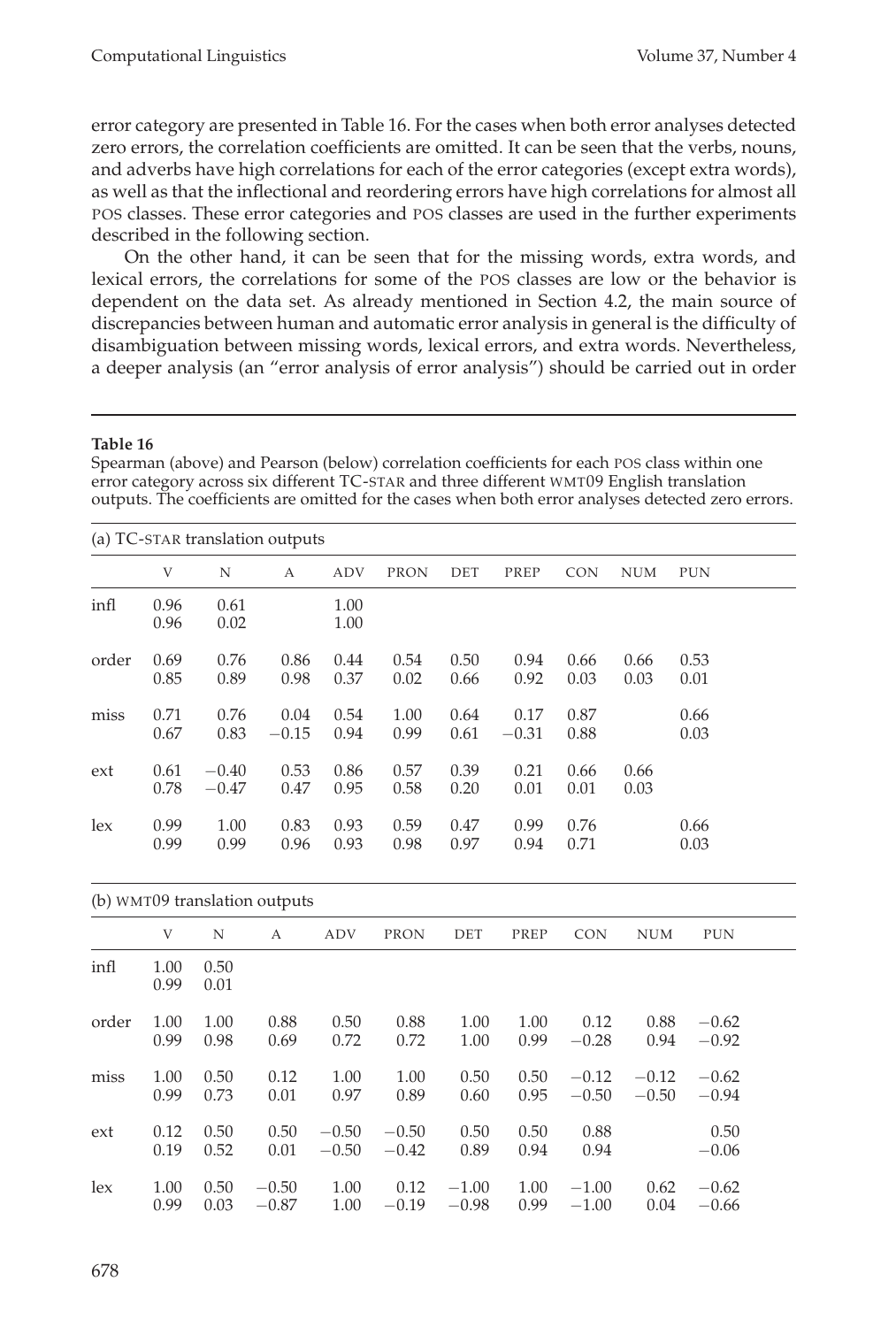to better understand all the details. Such an analysis is an interesting and important direction for future work.

### **5. Comparison of Translation Systems**

The experiments in the previous sections showed that the proposed error categories (with the exception of extra words) can be useful for obtaining more information about differences between translation outputs. In this section, we will show some applications. In order to be able to compare translation outputs generated under different conditions (different target languages, different test set sizes, etc.), we introduce word error rates for each error category, that is, we normalize the number of errors over the total reference length. We do not omit the extra words because this category is informative for the distribution of errors in a particular translation output. Thus the following novel metrics are defined:

**INFER** (**inf**lectional **e**rror **r**ate):

Number of RPER (reference PER) or HPER (hypothesis PER) errors caused by wrong choice of the full word form normalized over the (closest) reference length. **RER** (**r**eordering **e**rror **r**ate):

Number of WER errors that do not occur either as RPER (reference PER) or as HPER (hypothesis PER) errors normalized over the (closest) reference length.

**MISER** (**mis**sing word **e**rror **r**ate):

Number of WER deletions that are not caused by wrong full form choice normalized over the (closest) reference length.

**EXTER** (**ext**ra word **e**rror **r**ate):

Number of WER insertions that are not caused by wrong full form choice normalized over the (closest) reference length.

**LEXER** (**lex**ical **e**rror **r**ate):

Number of errors caused neither by wrong full form choice nor by deleting or inserting words normalized over the (closest) reference length.

Σ**ER** (**sum** of **e**rror **r**ates): Sum of all error categories.

An overview about how these metrics behave in comparison with the standard word error rates WER, PER, and TER along with Spearman and Pearson correlation coefficients is presented in Table 17. The BLEU score is also shown as illustration. All error rates are calculated on the translation outputs analyzed in Section 4. We can see that the sum of all error categories ΣER is always greater than PER, lower than WER, and similar, although in a majority of cases lower, than TER.

In the following experiments, we use the error rates to get more details about differences between

- $\bullet$  different language pairs: The error rates are calculated for six translation outputs generated in the framework of the WMT09 shared task in order to see the differences between the target languages as well as the differences in English outputs generated by distinct source languages.
- $\bullet$  methods for improvement: Following the ideas from Section 4.3, more details about the effects of POS-based reordering methods are analyzed: local reorderings on the TC-STAR data and long range reorderings on the WMT09 data.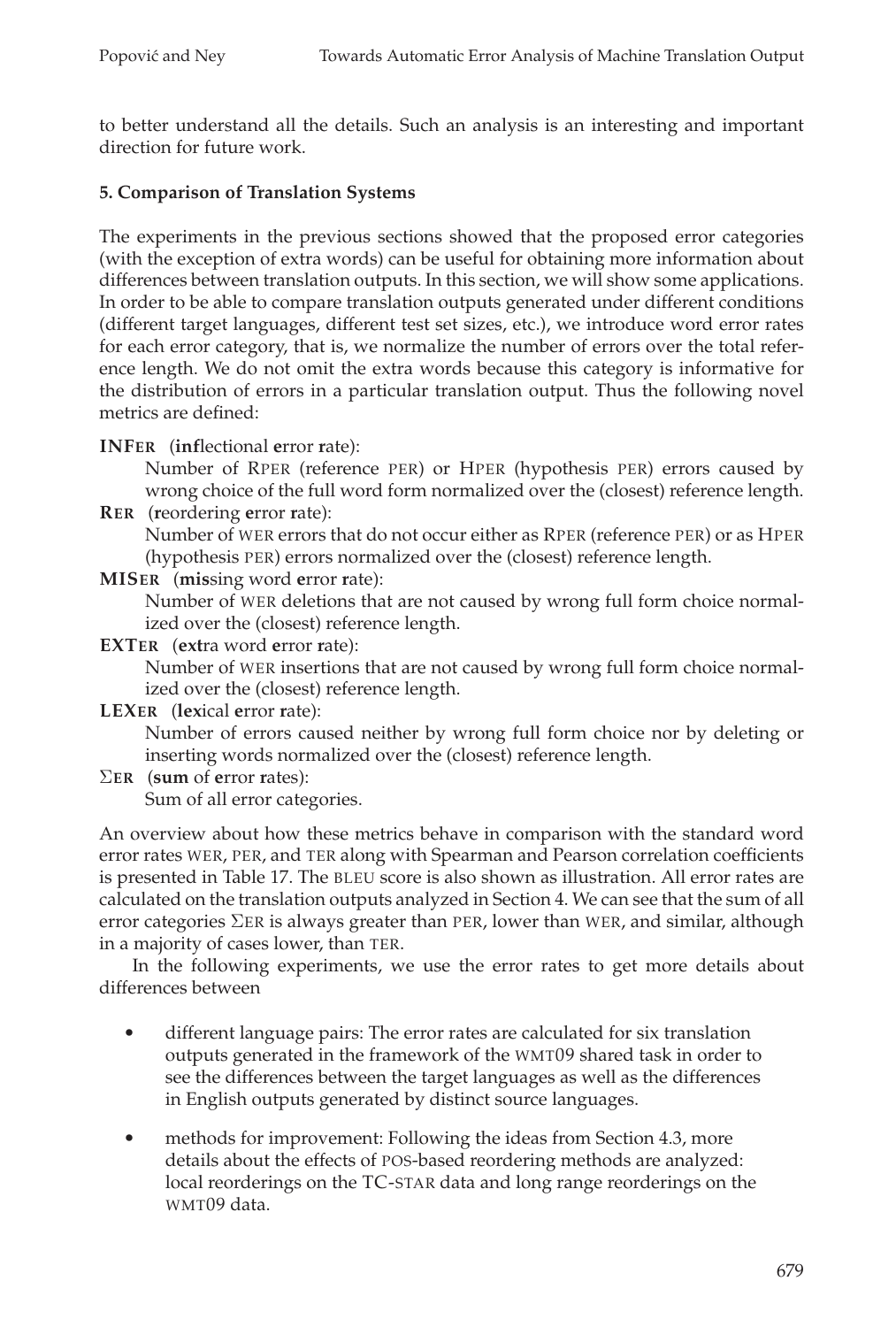$\bullet$  different translation systems: Outputs generated in the second TC-STAR evaluation by five distinct translation systems (three statistic and two rule-based) are analyzed. In addition, an interesting example from the WMT09 shared task is presented.

#### **Table 17**

Error categories — novel error rates (raw error counts in five error categories normalized over reference length) compared with standard word error rates WER, PER, and TER. The BLEU score is also shown as illustration.

| <b>BLEU</b>  | WER          | PER          | TER          | <b>INFER</b> | <b>RER</b>   | <b>MISER</b> | <b>EXTER</b> | <b>LEXER</b>                                                                                     | $\Sigma$ ER          |
|--------------|--------------|--------------|--------------|--------------|--------------|--------------|--------------|--------------------------------------------------------------------------------------------------|----------------------|
| 59.7         | 29.6         | 22.4         | 28.0         | 1.5          | 4.2          | 4.0          | 8.7          | 9.3                                                                                              | 27.6                 |
| 72.1         | 18.8         | 14.5         | 17.8         | 1.1          | 1.9          | 4.9          | 3.6          | 6.2                                                                                              | 17.8                 |
| 58.0         | 34.6         | 21.4         | 30.0         | 1.6          | 6.8          | 9.6          | 4.6          | 9.5                                                                                              | 32.1                 |
| 60.9         | 31.1         | 25.2         | 29.6         | 1.0          | 4.1          | 4.1          | 3.2          | 15.9                                                                                             | 28.2                 |
| 61.7         | 30.0         | 24.9         | 28.8         | 1.0          | 3.9          | 4.2          | 2.7          | 15.9                                                                                             | 27.9                 |
| 48.3         | 37.6         | 28.9         | 36.0         | 1.0          | 6.4          | 4.9          | 2.9          | 19.1                                                                                             | 34.3                 |
| 51.3         | 35.8         | 28.7         | 34.8         | 1.1          | 4.3          | 5.1          | 3.4          | 18.6                                                                                             | 32.6                 |
| 21.6         | 57.9         | 47.7         | 56.3         | 1.5          | 7.5          | 7.2          | 2.6          | 35.4                                                                                             | 54.2                 |
| 25.7         | 54.8         | 46.8         | 53.6         | 1.6          | 5.5          | 6.8          | 2.7          | 33.4                                                                                             | 50.1                 |
| 16.9<br>18.4 | 66.4<br>65.5 | 47.5<br>47.2 | 60.5<br>59.6 | 2.1<br>2.8   | 14.8<br>13.3 | 12.5<br>12.6 | 2.5<br>3.5   | 32.8<br>31.2                                                                                     | 64.8<br>63.4<br>68.0 |
|              | 17.2         | 71.9         | 48.3         | 64.7         | 2.9          | 17.2         | 9.6          | (a) Standard error rates $\binom{9}{0}$ (including the BLEU score) and novel error rates.<br>6.2 | 32.0                 |

(b) Spearman (above) and Pearson (below) correlation coefficients between standard error rates (including 1-BLEU) and novel error rates (error categories).

|              | 1-BLEU               | WER                  | PER                  | TER                  | <b>INFER</b>   | RER               | <b>MISER</b>         | <b>EXTER</b>         | <b>LEXER</b>   |
|--------------|----------------------|----------------------|----------------------|----------------------|----------------|-------------------|----------------------|----------------------|----------------|
| $\Sigma$ er  | 0.972<br>0.982       | 1.000<br>0.998       | 0.937<br>0.959       | 1.000<br>0.990       | 0.701<br>0.853 | 0.930<br>0.915    | 0.804<br>0.814       | $-0.302$<br>$-0.103$ | 0.865<br>0.914 |
| LEXER        | 0.834<br>0.960       | 0.865<br>0.926       | 0.921<br>0.988       | 0.865<br>0.957       | 0.451<br>0.604 | 0.698<br>0.695    | 0.582<br>0.592       | $-0.617$<br>$-0.348$ |                |
| <b>EXTER</b> | $-0.274$<br>$-0.172$ | $-0.302$<br>$-0.107$ | $-0.397$<br>$-0.225$ | $-0.302$<br>$-0.146$ | 0.222<br>0.264 | $-0.089$<br>0.070 | $-0.138$<br>$-0.115$ |                      |                |
| <b>MISER</b> | 0.787<br>0.749       | 0.804<br>0.791       | 0.598<br>0.668       | 0.804<br>0.744       | 0.813<br>0.836 | 0.843<br>0.849    |                      |                      |                |
| RER          | 0.944<br>0.832       | 0.930<br>0.902       | 0.804<br>0.769       | 0.930<br>0.858       | 0.792<br>0.905 |                   |                      |                      |                |
| <b>INFER</b> | 0.726<br>0.771       | 0.701<br>0.839       | 0.540<br>0.710       | 0.701<br>0.794       |                |                   |                      |                      |                |
| TER          | 0.972<br>0.995       | 1.000<br>0.995       | 0.937<br>0.987       |                      |                |                   |                      |                      |                |
| PER          | 0.902<br>0.988       | 0.937<br>0.967       |                      |                      |                |                   |                      |                      |                |
| WER          | 0.972<br>0.986       |                      |                      |                      |                |                   |                      |                      |                |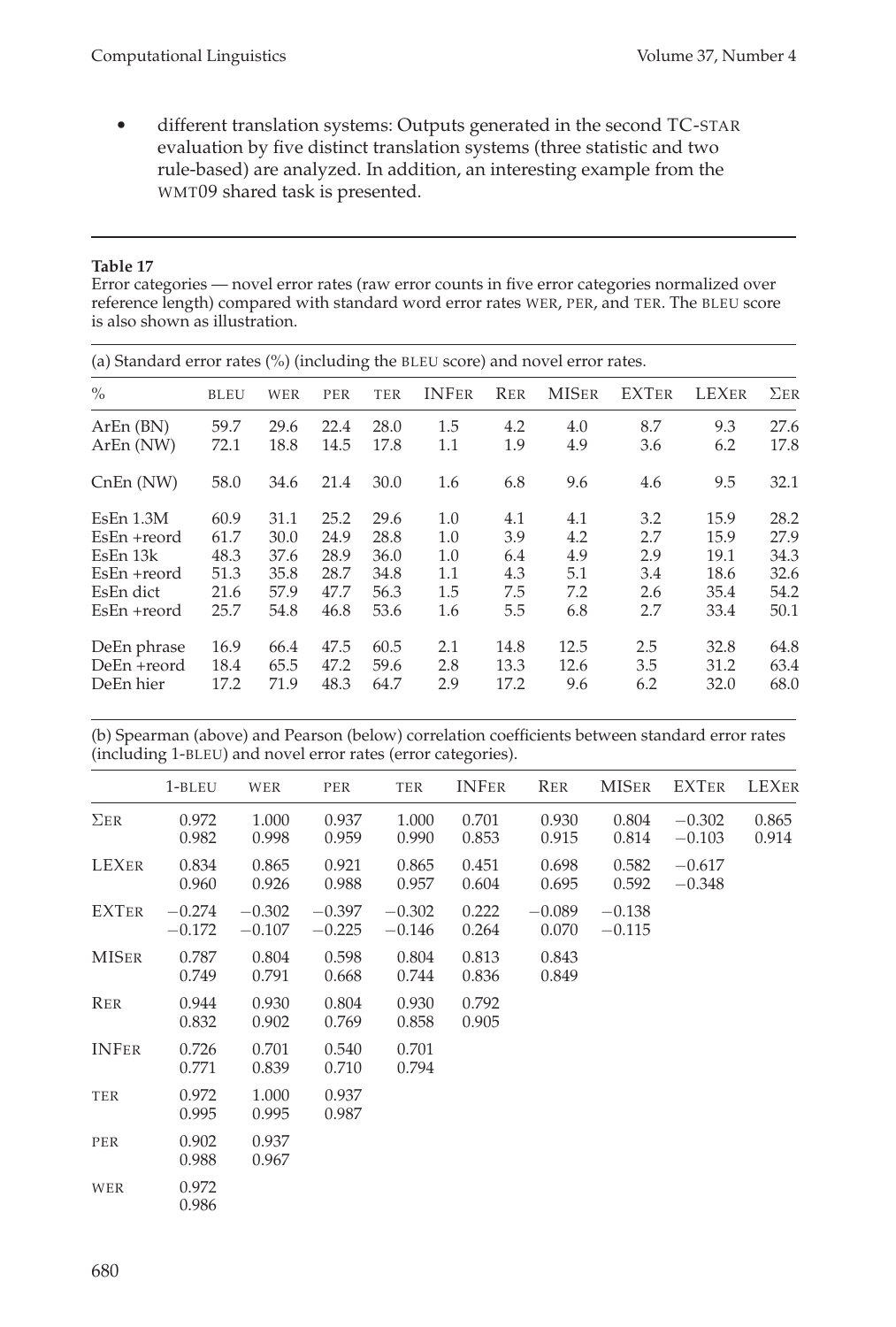# **5.1 Different Language Pairs**

Table 18 presents the error rates and the BLEU scores for six translation outputs from the News domain generated by phrase-based systems in the framework of the WMT09 shared task. The test data used in the WMT shared tasks are very suitable for such comparison because they are parallel for all language pairs. For each language pair only a baseline phrase-based system is used in order to focus only on the languagedependent differences. It can be seen that for all English outputs, independently of the source language, the inflectional error rate (INFER) of about 2% is the smallest error rate. For the other target languages this is not the case: The French and Spanish outputs have an INFER between 6% and 7%, and the German output more than 8%. These results could be expected knowing that the English language is not morphologically rich, whereas Spanish, French, and especially German are.

The highest reordering error rate (RER) is present when translating from and into German, and the highest missing word error rate (MISER) can be observed for the English output generated from the German source text. The category of extra words has been shown not to be reliable for comparison of translation outputs, although it can be seen that all EXTER scores are rather low in comparison to the other error categories. The highest lexical error rate (LEXER) of 35% can be observed for the German output, followed by the English output generated from the German source text (33%). The lexical error rates for the translation from and into Spanish and French are lower and similar, between 29% and 30%.

From the BLEU score and other standard error measures it can be seen that the translation from and particularly into German is the hardest. It can also be observed that translation into French and Spanish is more difficult than translation from these languages into English. The results of the error analysis give more details, for example, such that for translation from and into German language the number of reordering errors is higher than for the other language pairs. Furthermore, when translating from German into English, a high number of missing words should be expected. For translation into German, morphology is an important issue. A high number of inflectional errors is also present for the French and Spanish outputs—higher INFER is the main reason why translation into French and Spanish is more difficult than the other translation direction.

### **5.2 Methods for Improvement—More Details About POS-Based Reorderings**

In order to better understand the reordering problems and improvements obtained by POS-based reordering techniques, we investigate some more details. For the full

**Table 18** Error categories for different source and target languages: examples of German-to-English, French-to-English, Spanish-to-English, English-to-German, English-to-French, and English-to-Spanish WMT09 translation outputs.

| $\%$ |                     |                              |                             | BLEU INFER RER MISER EXTER LEXER $\Sigma$ er |      |
|------|---------------------|------------------------------|-----------------------------|----------------------------------------------|------|
|      |                     | de-en 17.0 2.0 12.3 13.2 4.4 |                             | 33.0                                         | 65.0 |
|      |                     |                              | fr-en 23.2 2.2 11.3 9.6 6.1 | 29.9 59.1                                    |      |
|      |                     | es-en 23.0 2.2 11.3 9.8 5.8  |                             | 29.6                                         | 58.9 |
|      | en-de 12.7 8.4 12.2 | 9.9                          | 4.8                         | 35.0 70.3                                    |      |
|      |                     |                              | en-fr 21.7 6.2 11.0 9.7 4.7 | 29.9                                         | 61.4 |
|      | en-es 21.4 6.9 11.6 |                              | 8.4 5.1                     | 29.3 61.4                                    |      |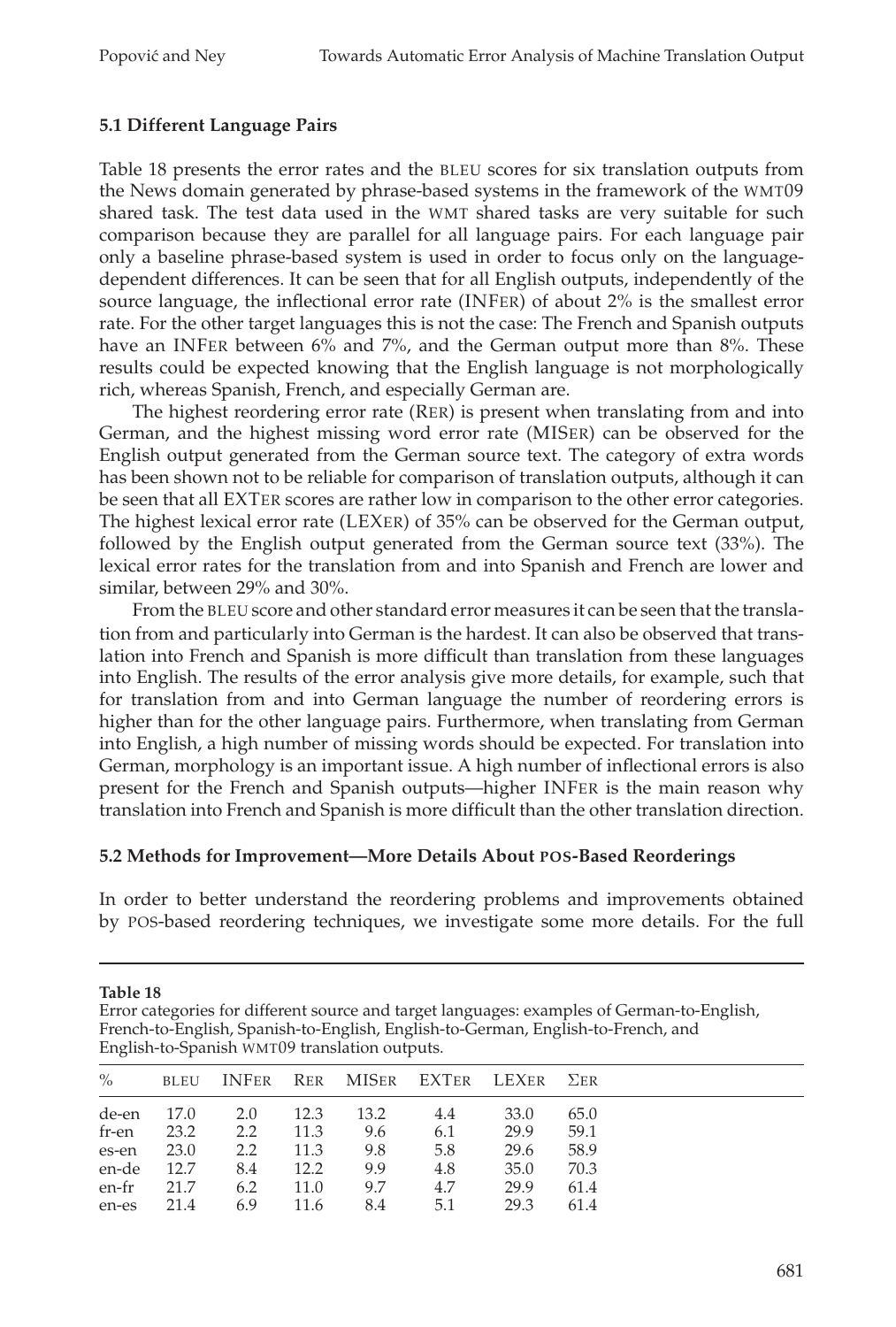TC-STAR training corpus, we separate the test corpus into two sets—one containing sentences whose source sentences have been actually reordered and the other containing the rest of the sentences. Then we calculate the overall RER measure as well as the RER of noun–adjective groups and the RER of verbs for each of the sets translated by both systems (without and with reorderings). The results in Table 19 show that the overall RER of the reordered set is decreased by the local reorderings whereas for the rest of the sentences a small increase can be observed. Furthermore, it can be noted that for the reordered set the RER of verbs is significantly smaller than the RER of nouns and adjectives which has been improved by local reorderings. For the rest of the sentences there are no significant differences either between RERs of different POS groups or between the system with reorderings and the baseline system. The same tendencies occur for the other translation direction.

In order to better understand the long-range differences in word order, we carried out a similar experiment on the WMT09 German-to-English translation output: We separate the test corpus into two sets, and calculate the RERs. In addition, we also calculate the MISERs, because the category of missing words has also been shown to be rather problematic for the translation from German into English, and to be improved by long-range reorderings. The results are presented in Table 20. It can be observed that the reordered part of the test corpus has a higher RER, which is improved by long-range reorderings. However, the RER of the other part is also indirectly improved. Looking into the specific POS classes, it can be seen that the reordering error rate of nouns and adjectives RER (N,A) is only slightly higher for the reordered sentences than for the rest, whereas the RER (V) is significantly higher for the reordered sentences. When the longrange reorderings are applied, the RER (V) is reduced, but indirectly also the RER (N,A). As for missing words, the overall MISER is similar for both test sets. For the reordered set it is reduced by applying long-range reorderings, and for the rest of the sentences it is slightly increased. The number of missing verbs is much higher for the reordered

#### **Table 19**

Effects of local POS-based reorderings on reordering error rates for the Spanish–English translation for reordered sentences and for the rest: overall RER, RER of nouns and adjectives, and RER of verbs.

| (a) English output                              |            |            |            |            |  |
|-------------------------------------------------|------------|------------|------------|------------|--|
| $Spanish \rightarrow English$                   |            | RER        | RER(N,A)   | $RER$ (V)  |  |
| reordered<br>baseline<br>reorder adjectives     |            | 6.0<br>5.4 | 2.6<br>2.1 | 0.9<br>0.9 |  |
| not reordered                                   | 4.2<br>4.3 | 1.3<br>1.3 | 1.0<br>1.0 |            |  |
| (b) Spanish output                              |            |            |            |            |  |
| English $\rightarrow$ Spanish                   |            | <b>RER</b> | RER(N,A)   | RER(V)     |  |
| reordered<br>baseline<br>reorder adjectives     |            | 6.5<br>6.3 | 2.3<br>2.2 | 0.5<br>0.5 |  |
| not reordered<br>baseline<br>reorder adjectives |            | 4.6<br>4.7 | 1.2<br>1.2 | 0.6<br>0.6 |  |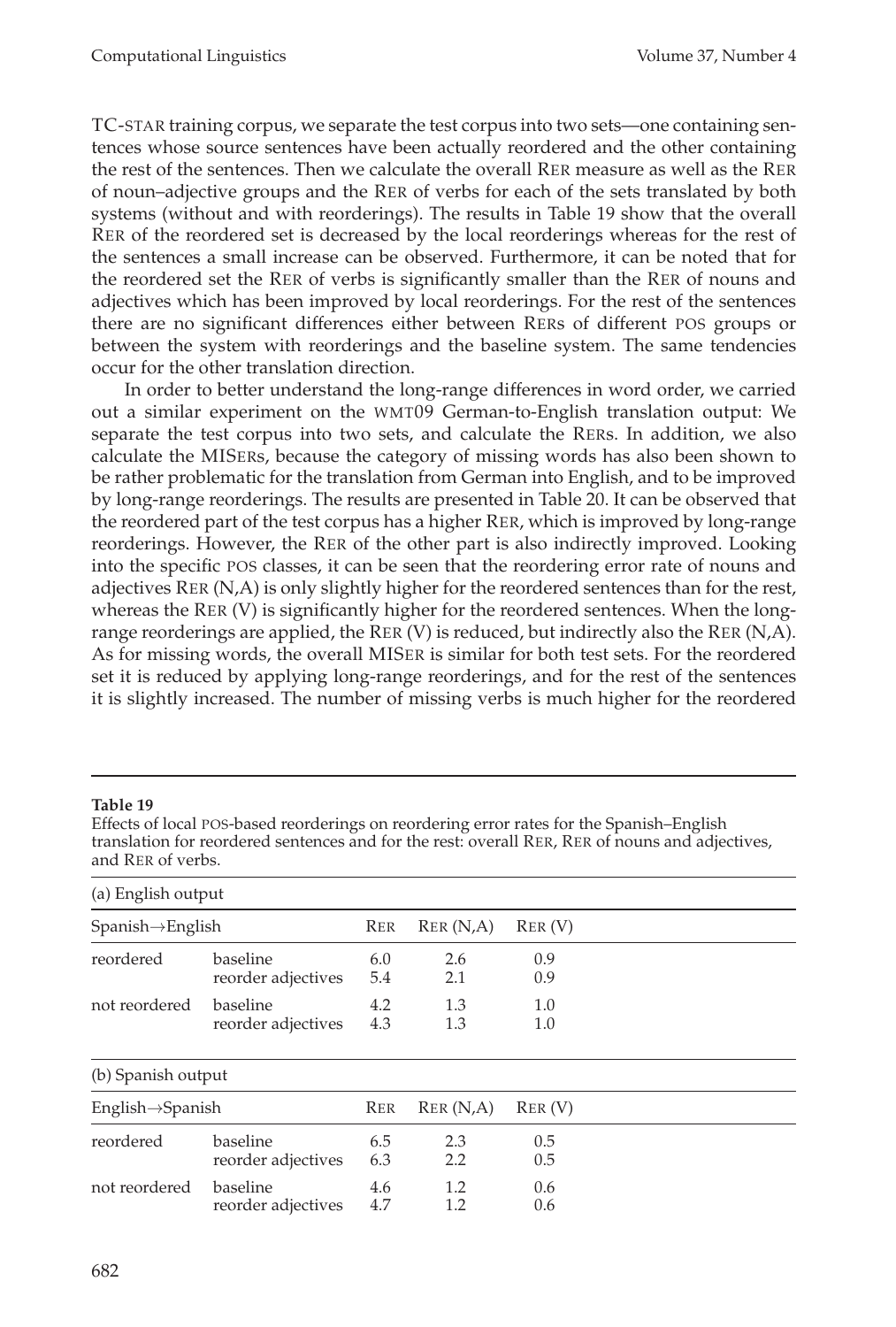Effects of long range POS-based reorderings on reordering error rates and missing word error rates for the German–English translation for reordered sentences and for the rest.

| (a) Reordering error rates: overall RER, RER of nouns and adjectives, and RER of verbs. |                                |            |                       |            |  |  |  |  |  |
|-----------------------------------------------------------------------------------------|--------------------------------|------------|-----------------------|------------|--|--|--|--|--|
| $German \rightarrow English$                                                            |                                |            | RER $RER(N,A)$ RER(V) |            |  |  |  |  |  |
| reordered                                                                               | baseline<br>reorder verbs 12.4 | 12.9       | 1.9<br>1.8            | 1.8<br>1.6 |  |  |  |  |  |
| not reordered                                                                           | baseline<br>reorder verbs      | 9.8<br>9.5 | 1.4<br>1.3            | 0.7<br>0.7 |  |  |  |  |  |

| (b) Missing word error rates: overall MISER, MISER of nouns and adjectives, and MISER of verbs. |  |  |
|-------------------------------------------------------------------------------------------------|--|--|

| $German \rightarrow English$ |                           | MISER        | MISER $(N,A)/M$ ISER $(N)$ MISER $(V)$ |            |  |
|------------------------------|---------------------------|--------------|----------------------------------------|------------|--|
| reordered                    | baseline<br>reorder verbs | 13.1<br>12.4 | 2.0 / 2.8<br>2.0 / 2.8                 | 3.5<br>2.9 |  |
| not reordered                | baseline<br>reorder verbs | 13.6<br>13.9 | 2.2 / 3.4<br>2.1 / 3.5                 | 2.3<br>2.4 |  |

set than for the rest, whereas the number of missing nouns and adjectives is similar for both sets. The MISER (V) of the reordered set is significantly reduced by long-range reorderings, whereas the MISER (N,A) remains the same. For the rest of the sentences, there are basically no differences between different POS classes and systems with and without reorderings.

The experiments have also shown that the local reorderings are more targeted to the specific word classes (i.e., nouns and adjectives), improving mostly these words, whereas long-range reorderings do not affect only the words which are actually reordered (in this case: verbs) but they also introduce some indirect improvements, such as reducing errors of other word classes and reducing the number of missing words. This happens due to better alignment learning and better phrase extraction enabled by applying long-range reorderings.

### **5.3 Different Translation Systems**

For the translation outputs analyzed in the previous section, the same phrase-based translation system is used for all experiments. In order to examine how the new error rates reflect the differences between distinct translation systems, we carried out an error analysis of different translation outputs generated by five distinct translation systems in the second TC-STAR evaluation. A total of nine different systems participated in the evaluation, and we selected five representative systems for our experiments which will be referred to as A, B, C, D, and E. For the English language we used the outputs of four systems A, B, C, and D, and for Spanish additionally the output of a system E. The systems A, B, and C are statistical phrase-based and the systems D and E are rule-based.

In Table 21 the new error rates for all translation outputs are presented along with the BLEU score as the official metric of the evaluation. For translation into English, the systems A, B, and C have very similar BLEU scores as well as all error categories. The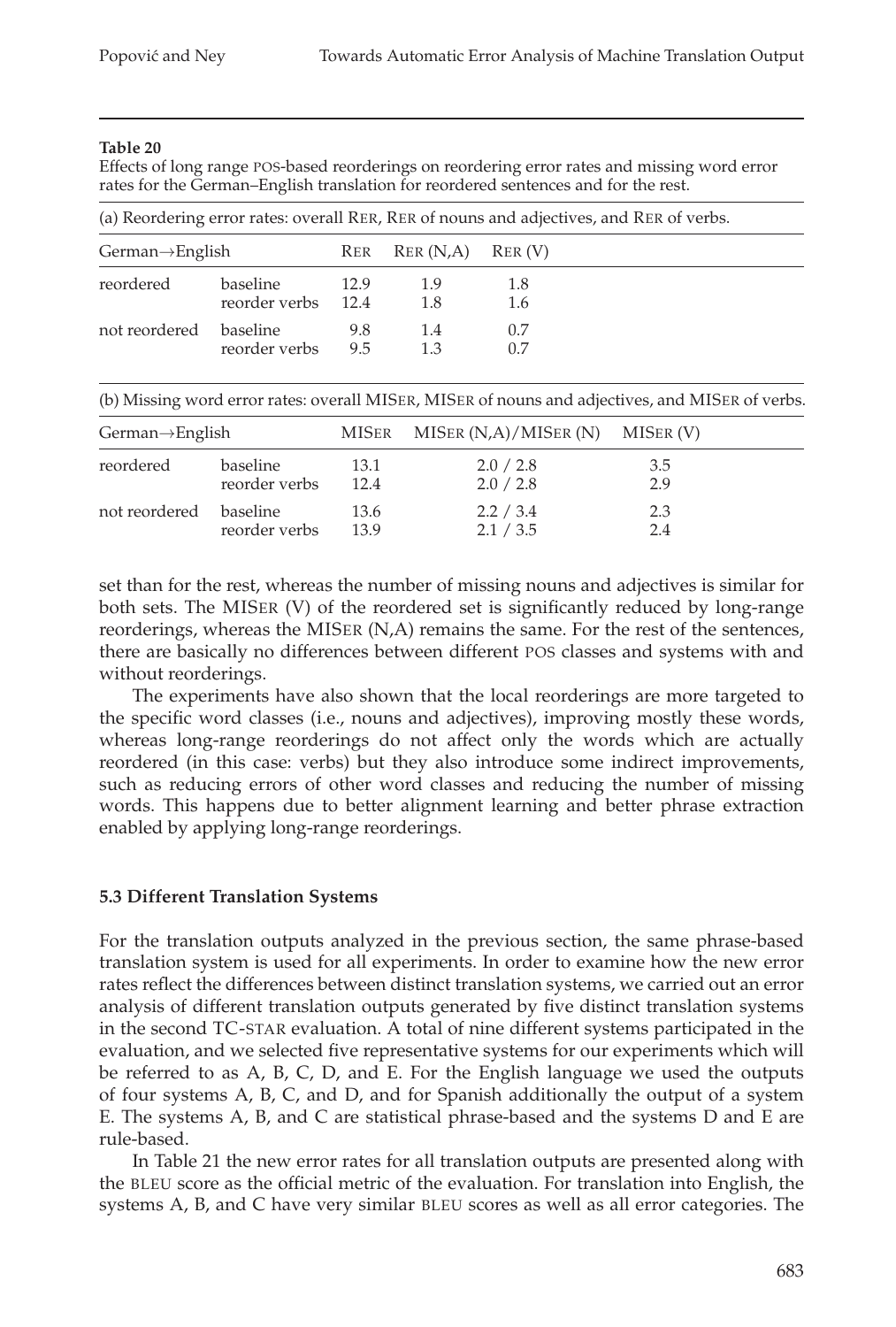Error categories for different Spanish-to-English and English-to-Spanish TC-STAR translation systems.

| (a) English outputs              |                                      |                                 |                                 |                                 |                                 |                                      |                                      |  |  |
|----------------------------------|--------------------------------------|---------------------------------|---------------------------------|---------------------------------|---------------------------------|--------------------------------------|--------------------------------------|--|--|
| English                          | <b>BLEU</b>                          | <b>INFER</b>                    | RER                             | <b>MISER</b>                    | <b>EXTER</b>                    | <b>LEXER</b>                         | $\Sigma$ ER                          |  |  |
| А<br>B<br>C<br>D                 | 53.5<br>53.1<br>52.8<br>45.4         | 2.5<br>2.3<br>2.1<br>2.6        | 5.8<br>5.7<br>5.9<br>6.9        | 4.7<br>4.8<br>5.6<br>3.7        | 4.1<br>3.5<br>3.2<br>5.2        | 14.5<br>13.9<br>14.1<br>17.5         | 31.6<br>30.2<br>30.9<br>35.9         |  |  |
| (b) Spanish outputs              |                                      |                                 |                                 |                                 |                                 |                                      |                                      |  |  |
| Spanish                          | <b>BLEU</b>                          | <b>INFER</b>                    | <b>RER</b>                      | <b>MISER</b>                    | <b>EXTER</b>                    | <b>LEXER</b>                         | $\Sigma$ ER                          |  |  |
| А<br>$\, {\bf B}$<br>C<br>D<br>E | 50.0<br>48.2<br>49.6<br>38.9<br>38.6 | 4.8<br>4.8<br>4.9<br>5.5<br>5.1 | 5.6<br>5.8<br>5.6<br>6.7<br>7.8 | 4.6<br>5.3<br>5.3<br>4.7<br>4.6 | 4.1<br>3.8<br>3.1<br>4.4<br>4.7 | 15.2<br>15.1<br>14.7<br>19.4<br>19.0 | 34.4<br>34.8<br>33.7<br>40.7<br>41.2 |  |  |

worst ranked system according to the BLEU is system D, and from the error rates it can be seen that the main problem for this system is the incorrect lexical choice. The number of reordering errors is also larger for this system than for the others.<sup>5</sup>

For translation into Spanish, the BLEU scores are similar for the three systems A, B, and C with the two systems D and E having lower scores. The error rates show that the main differences between systems A, B, and C on the one side and systems D and E on the other are incorrect lexical choices. The number of reordering errors is also higher for systems D and E, and system D in addition has a higher INFER than the other systems.

**WMT09 systems.** Another interesting example can be found for the WMT09 French– English translation task of News data: Among twenty participants, the output generated by the Google system<sup>6</sup> has the best BLEU score as well as the best human sentence ranking score (Callison-Burch et al. 2007), whereas the scores for the translation produced by University of Geneva (Wehrli, Nerima, and Scherrer 2009) are the lowest. The sentence rank of a translation system is defined as the percentage of sentences for which this system is judged by human evaluators to be better or equal than any other system. The results for these two systems along with two additional medium ranked systems, the statistical Limsi system and a rule based rbmt3 system, can be seen in Table 22. The BLEU score and the official human rank score are shown along with the five error categories.

Similarly to the TC-STAR systems, the main problem of the worst-ranked systems is the lexical error rate LEXER. The reordering error rate RER also has the same rank as the official overall scores. Nevertheless, the Geneva translation output significantly outperforms the other systems in terms of the inflectional error rate INFER. Looking

<sup>5</sup> The number of extra words too, although in previous experiments this error category is shown not to be reliable for system comparison.

<sup>6</sup> http://translate.google.com.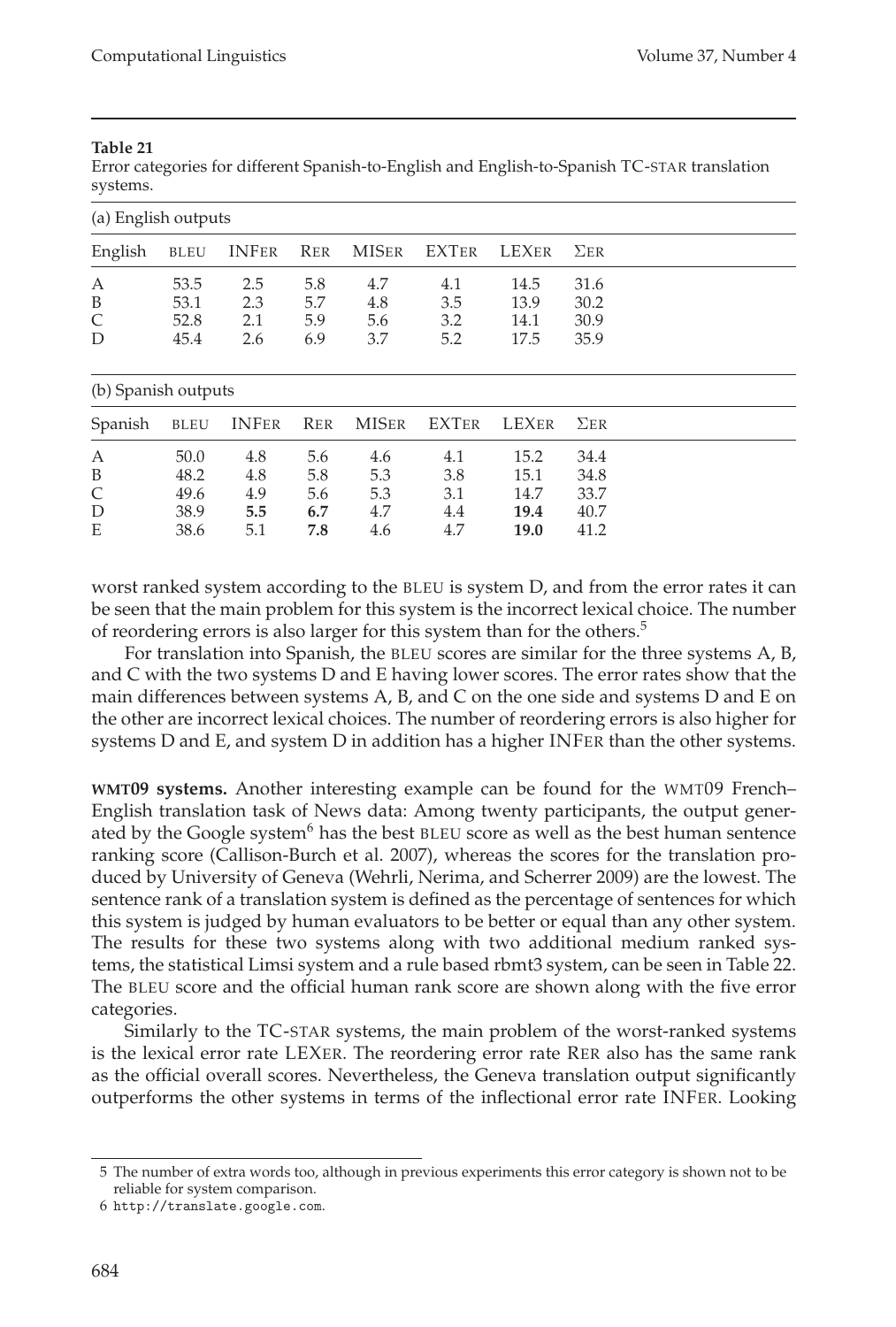Human sentence rank (%), BLEU score, and error categories for four French-to-English WMT09 translation systems: the best ranked Google, the worst ranked Geneva, and two medium ranked systems (Limsi (statistical) and rbmt3 (rule-based)).

| FrEn            |              |                      |                                                                  |                      |                          | RANK BLEU INFER RER MISER EXTER LEXER ZER |                              |                              |
|-----------------|--------------|----------------------|------------------------------------------------------------------|----------------------|--------------------------|-------------------------------------------|------------------------------|------------------------------|
| rbmt3<br>geneva | 54.0<br>34.0 | 26.0<br>20.0<br>14.0 | google 76.0 31.0 2.1<br>limsi 65.0 26.0 2.3<br>2.4<br>$1.5$ 12.2 | 10.2<br>11.5<br>11.9 | 9.3<br>6.4<br>5.6<br>5.8 | 5.2<br>9.4<br>11.0<br>13.0                | 26.9<br>30.1<br>34.7<br>36.9 | 53.8<br>59.8<br>65.6<br>69.6 |

#### **Table 23**

Inflectional error rates of verbs, nouns, and adjectives in English outputs produced by four WMT09 translation systems: the best ranked Google, the worst ranked Geneva, and two medium ranked systems (Limsi (statistical) and rbmt3 (rule-based)).

|   | FrEn google limsi rbmt3 geneva              |                  |                   |  |
|---|---------------------------------------------|------------------|-------------------|--|
| A | INFER v 1.4 1.5 1.5<br>N 0.7 0.7 0.6<br>0.1 | $0.1 \qquad 0.1$ | 0.8<br>0.5<br>0.1 |  |

into the details about POS classes in Table 23, it can be seen that the INFER of verbs is the main reason for the low INFER of the Geneva translation.

#### **6. Discussion**

This work describes a framework for automatic error analysis of translation output that presents just a first step towards the development of automatic evaluation measures which provide partial and more specific information of certain translation problems. The basic idea is to use the actual erroneous words extracted from the standard word error rates WER and PER in combination with linguistic knowledge in order to obtain more information about the translation errors and to perform further analysis of particular phenomena. The overall goal is to get a better overview of the nature of actual translation errors—to identify strong and weak points of a translation system, to get ideas about possible improvements of the system, to analyze improvements achieved by particular methods, and to better understand the differences between different translation systems.

There are many possible ways to carry out automatic error analysis using the proposed framework. The focus of this work is classifying errors into the following five categories: morphological (inflectional) errors, reordering errors, missing words, extra words, and incorrect lexical choice. In addition, the distribution of these error types over POS classes is investigated. This method can be applied to any language pair; the prerequisite is the availability of a morpho-syntactic analyzer for the target language.

The results of the proposed method are compared with the results obtained by human error analysis. Detailed experiments on different types of corpora and various language pairs are carried out in order to investigate two applications of error analysis: estimating the contribution of each error category within one translation output, and comparing different translation outputs using the introduced error categories. For the distribution of error categories within a translation output, we show that the results of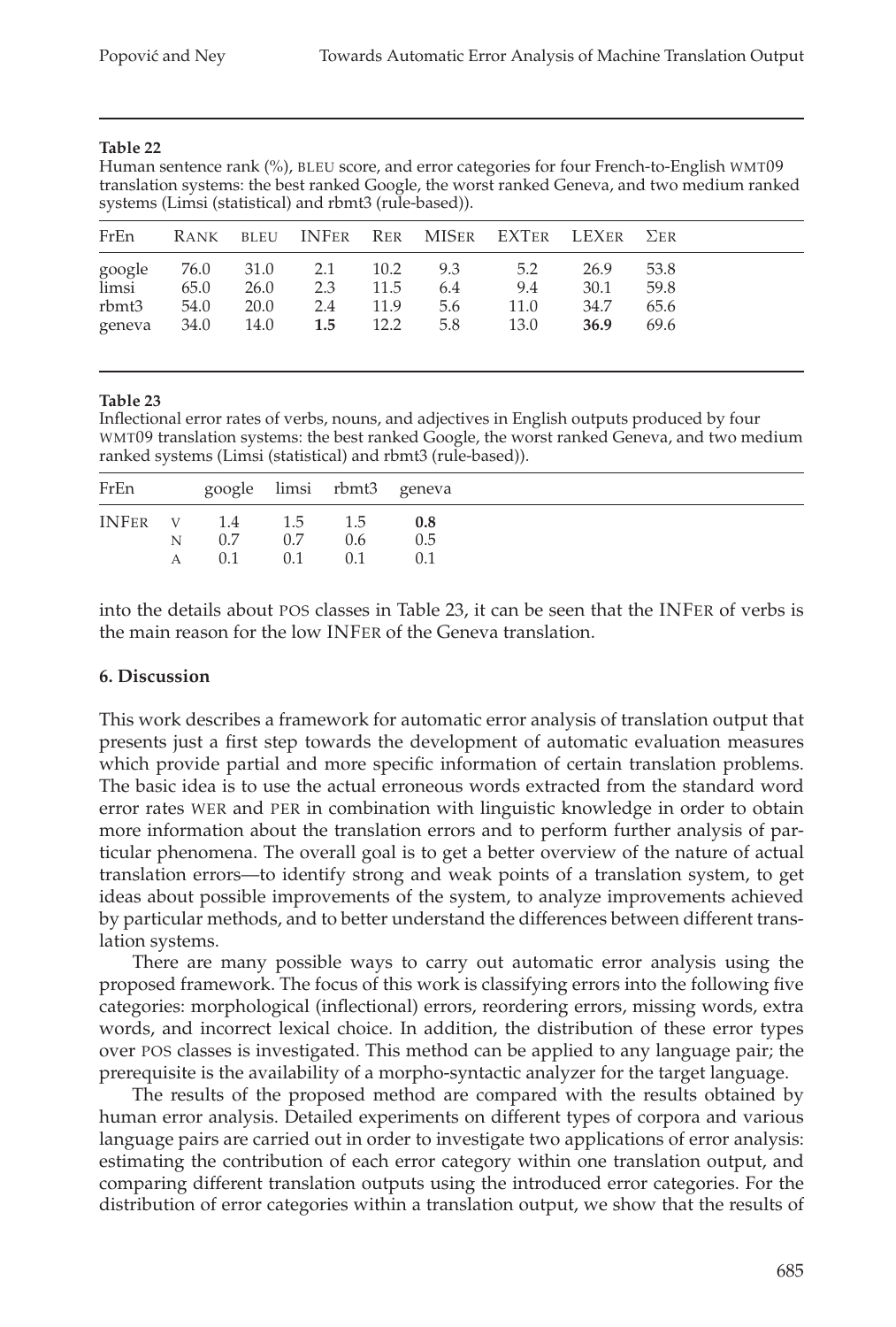automatic error analysis correlate very well with the results of human error analysis for all translation outputs. In addition, we show that the differences between results of human and automatic error analysis occur mainly due to the difficulty of disambiguation between missing words, lexical errors, and extra words. As for the comparison of different translation outputs, we show that all error categories except extra words correlate well with the human analysis. We also show that verbs, nouns, and adverbs correlate well in all error categories (except extra words), as well as that inflectional and reordering errors correlate well for almost all POS classes. Nevertheless, for missing words, lexical errors, and extra words, some of the POS classes have low correlations. The main reason for these discrepancies is again the problematic disambiguation between the three error categories. A deeper analysis should be carried out in order to understand all details, such as to examine which words/POS classes are classified in one particular category by humans but in another category automatically. Such an "error analysis of error analysis" is an interesting and important direction for future work.

The work described in this article also opens many other directions for future work. The proposed framework can be extended in various ways such as going beyond the word level, introducing deeper linguistic categories, using other alignments apart from WER and RPER/HPER (such as TER, GIZA, etc.), investigating the contribution of source words if source–target alignment information is available, measuring correlations with the human error analysis carried out without reference translations, measuring interand intra-annotator agreement for human error analysis and its effects, and so forth.

# **7. Conclusions**

This work presents a first step towards automatic error analysis of machine translation output. We show that the results obtained by the proposed framework correlate very well with the results of human error analysis, as well as that the main source of discrepancies is disambiguation between missing words, lexical errors, and extra words. The new error rates are then calculated for various translation outputs in order to compare them. Different source and target languages are compared to see particular problems for each language pair and translation direction. An analysis of improvements yielded by POS-based reorderings is carried out as well. Finally, we show how the new measures can show differences between distinct translation systems, namely, what are the weak/strong points of particular systems. The presented framework offers a number of possibilities for future work, both to improve the proposed metrics as well as to investigate other set-ups.

# **Acknowledgments**

This work was partly funded by the European Union under the integrated project TC-STAR — Technology and Corpora for Speech to Speech Translation (IST-2002-FP6-506738); by the Quaero Programme, funded by OSEO, French State agency for innovation; and by the Defense Advanced Research Project Agency (DARPA) under contract No. HR0011-06-C-0023. Any opinions, findings, conclusions, or recommendations expressed in this work are those of the authors and do not necessarily reflect the views of DARPA.

Special thanks to Adria de Gispert, ` Deepa Gupta, Patrik Lambert, and Necip Fazil Ayan.

### **References**

Banerjee, Satanjeev and Alon Lavie. 2005. METEOR: An automatic metric for MT evaluation with improved correlation with human judgements. In *Proceedings of the Workshop on Intrinsic and Extrinsic Evaluation Measures for MT and/or Summarization*, pages 65–72, Ann Arbor, MI.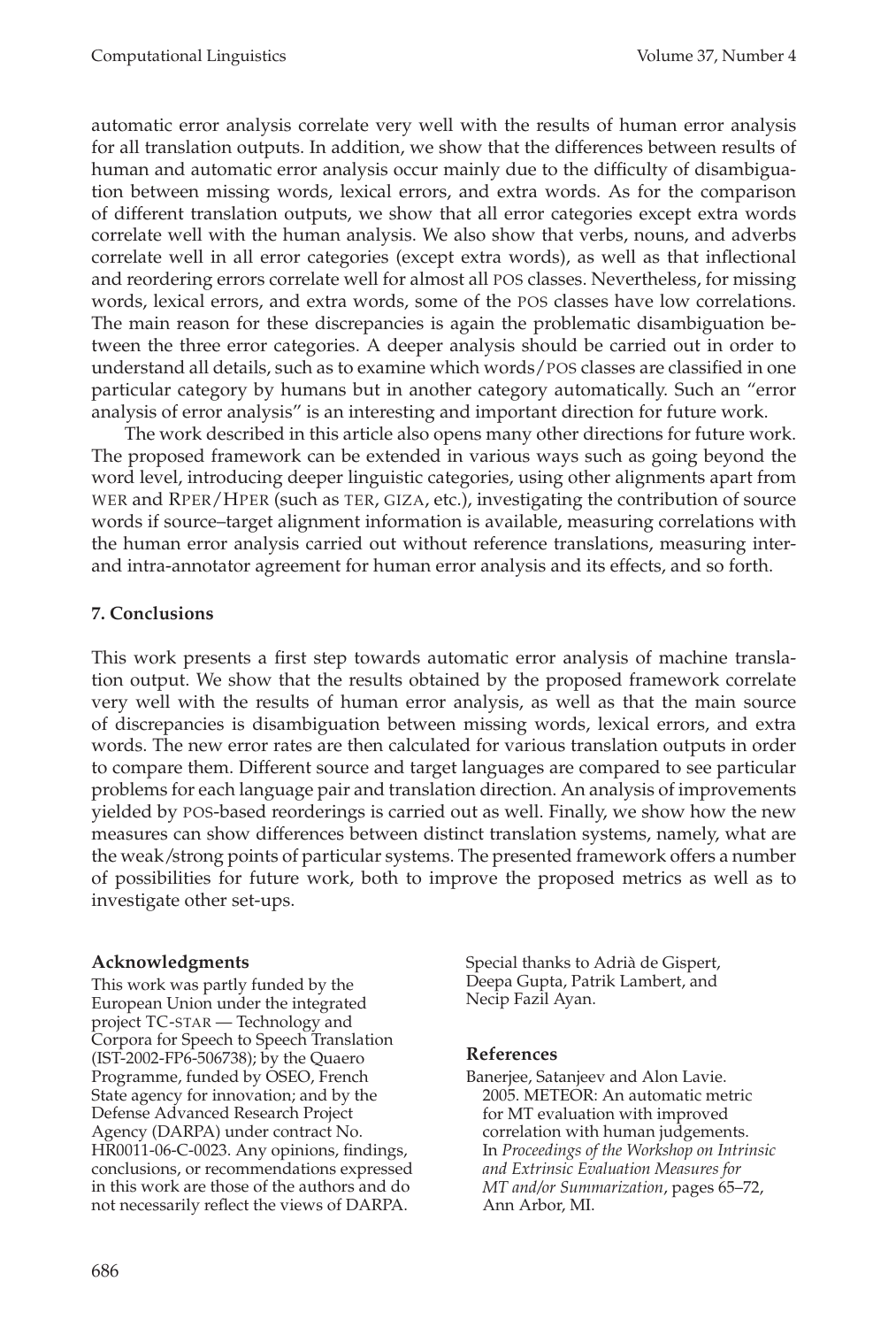- Callison-Burch, Chris, Cameron Fordyce, Philipp Koehn, Christof Monz, and Josh Schroeder. 2007. (Meta-)Evaluation of machine translation. In *Proceedings of the 2nd ACL 07 Workshop on Statistical Machine Translation (WMT 07)*, pages 136–158, Prague.
- Callison-Burch, Chris, Philipp Koehn, Christof Monz, and Josh Schroeder. 2009. Findings of the 2009 Workshop on Statistical Machine Translation. In *Proceedings of the 4th EACL 09 Workshop on Statistical Machine Translation (WMT 09)*, pages 1–28, Athens.
- Chiang, David. 2007. Hierarchical phrase-based translation. *Computational Linguistics*, 33(2):201–228.
- Doddington, George. 2002. Automatic evaluation of machine translation quality using n-gram co-occurrence statistics. In *Proceedings of the ARPA Workshop on Human Language Technology*, pages 128–132, San Diego, CA.
- Giménez, Jesús and Enrique Amigó. 2006. IQMT: A framework for automatic machine translation evaluation. In *Proceedings of the 5th International Conference on Language Resources and Evaluation (LREC 06)*, pages 685–690, Genoa.
- Kirchhoff, Katrin, Owen Rambow, Nizar Habash, and Mona Diab. 2007. Semi-automatic error analysis for large-scale statistical machine translation. In *Proceedings of the MT Summit XI*, pages 289–296, Copenhagen.
- Leusch, Gregor, Nicola Ueffing, and Hermann Ney. 2006. CDER: Efficient MT evaluation using block movements. In *Proceedings of the 11th Conference of the European Chapter of the Association for Computational Linguistics (EACL 06)*, pages 241–248, Trento.
- Leusch, Gregor, Nicola Ueffing, David Vilar, and Hermann Ney. 2005. Preprocessing and normalization for automatic evaluation of machine translation. In *Proceedings of the Workshop on Intrinsic and Extrinsic Evaluation Measures for MT and/or Summarization*, pages 17–24, Ann Arbor, MI.
- Levenshtein, Vladimir Iosifovich. 1966. Binary codes capable of correcting deletions, insertions and reversals. *Soviet Physics Doklady*, 10(8):707–710.
- Llitjós, Ariadna Font, Jaime G. Carbonell, and Alon Lavie. 2005. A framework for interactive and automatic refinement of transfer-based machine translation.

In *Proceedings of the 10th Annual Conference of the European Association for Machine Translation (EAMT 05)*, pages 87–96, Budapest.

- Lopez, Adam and Philip Resnik. 2005. Pattern visualization for machine translation output. In *Proceedings of HLT/EMNLP on Interactive Demonstrations*, pages 12–13, Vancouver.
- Matusov, Evgeny, Gregor Leusch, Oliver Bender, and Hermann Ney. 2005. Evaluating machine translation output with automatic sentence segmentation. In *Proceedings of the International Workshop on Spoken Language Translation (IWSLT 05)*, pages 148–154, Pittsburgh, PA.
- Papineni, Kishore, Salim Roukos, Todd Ward, and Wie-Jing Zhu. 2002. BLEU: A method for automatic evaluation of machine translation. In *Proceedings of the 40th Annual Meeting of the Association for Computational Linguistics (ACL 02)*, pages 311–318, Philadelphia, PA.
- Popović, Maja, Adrià de Gispert, Deepa Gupta, Patrik Lambert, Hermann Ney, José B. Mariño, Marcello Federico, and Rafael Banchs. 2006. Morpho-syntactic information for automatic error analysis of statistical machine translation output. In *Proceedings of the 1st NAACL 06 Workshop on Statistical Machine Translation (WMT 06)*, pages 1–6, New York, NY.
- Popović, Maja and Hermann Ney. 2006a. POS-based word reorderings for statistical machine translation. In *Proceedings of the 5th International Conference on Language Resources and Evaluation (LREC 06)*, pages 1278–1283, Genoa.
- Popović, Maja and Hermann Ney. 2006b. Statistical machine translation with a small amount of bilingual training data. In *Proceedings of the LREC 06 Workshop on Strategies for Developing Machine Translation for Minority Languages*, pages 25–29, Genoa.
- Snover, Matthew, Bonnie Dorr, Richard Schwartz, Linnea Micciulla, and John Makhoul. 2006. A study of translation error rate with targeted human annotation. In *Proceedings of the 7th Conference of the Association for Machine Translation in the Americas (AMTA 06)*, pages 223–231, Boston, MA.
- Turian, Joseph, Luke Shen, and I. Dan Melamed. 2003. Evaluation of machine translation and its evaluation. In *Proceedings of the MT Summit IX*, pages 23–28, New Orleans, LA.
- Vilar, David, Evgeny Matusov, Saša Hasan, Richard Zens, and Hermann Ney. 2005.